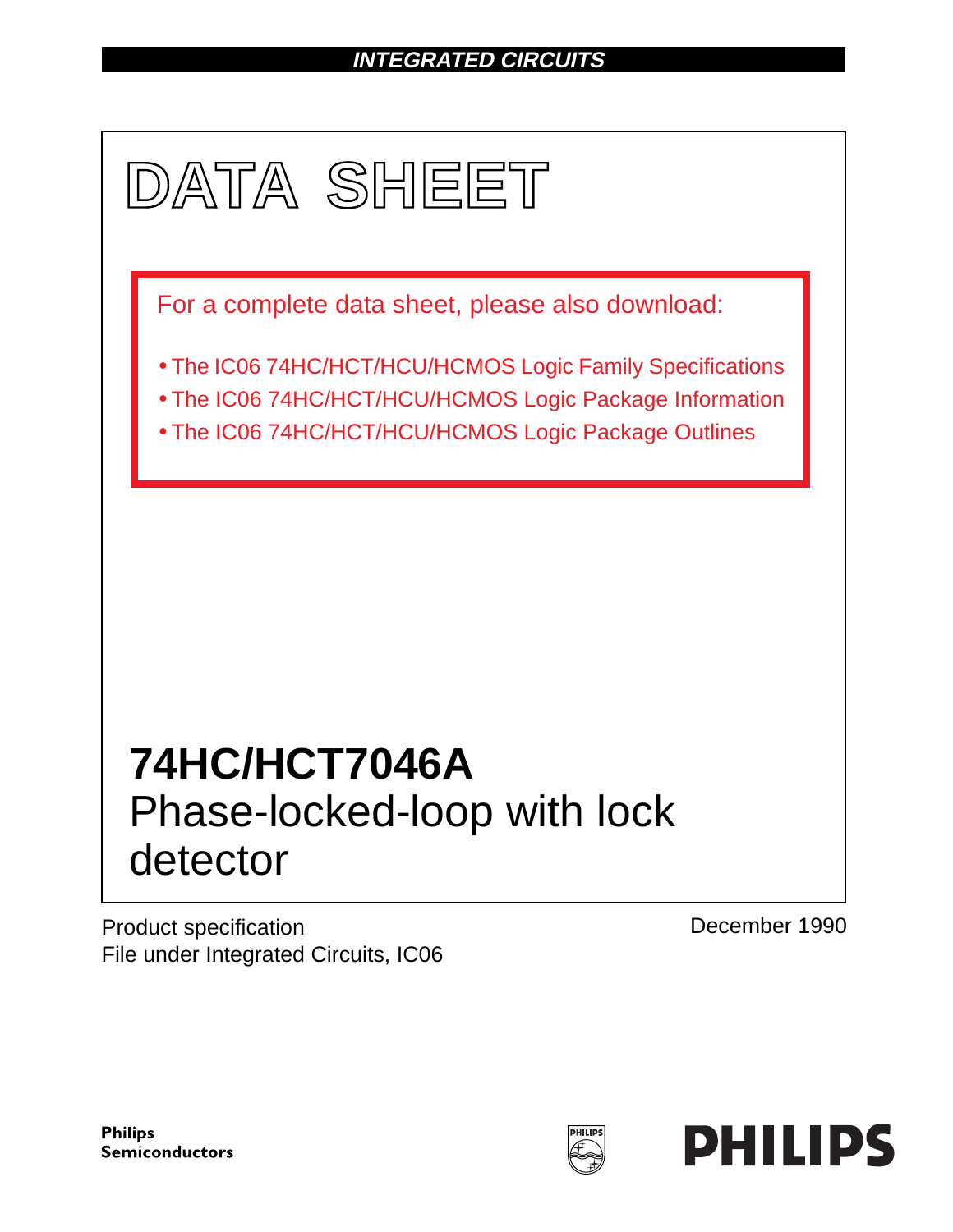### **FEATURES**

- Low power consumption
- Centre frequency up to 17 MHz (typ.) at  $V_{CC} = 4.5$  V
- Choice of two phase comparators: EXCLUSIVE-OR; edge-triggered JK flip-flop;
- Excellent VCO frequency linearity
- VCO-inhibit control for ON/OFF keying and for low standby power consumption
- Minimal frequency drift
- Operation power supply voltage range: VCO section 3.0 to 6.0 V digital section 2.0 to 6.0 V
- Zero voltage offset due to op-amp buffering
- Output capability: standard
- I<sub>CC</sub> category: MSI

### **GENERAL DESCRIPTION**

The 74HC/HCT7046 are high-speed Si-gate CMOS devices and are specified in compliance with JEDEC standard no. 7.

The 74HC/HCT7046 are phase-locked-loop circuits that comprise a linear voltage-controlled oscillator (VCO) and two different phase comparators (PC1 and PC2) with a common signal input amplifier and a common comparator input.

A lock detector is provided and this gives a HIGH level at pin 1 (LD) when the PLL is locked. The lock detector capacitor must be connected between pin 15  $(C_{LD})$  and pin 8 (GND). The value of the  $C_{LD}$  capacitor can be determined, using information supplied in Fig.32. The input signal can be directly coupled to large voltage signals, or indirectly coupled (with a series capacitor) to small voltage signals. A self-bias input circuit keeps small voltage signals within the linear region of the input

amplifiers. With a passive low-pass filter, the "7046" forms a second-order loop PLL. The excellent VCO linearity is achieved by the use of linear op-amp techniques.

### **VCO**

The VCO requires one external capacitor C1 (between  $C1_A$  and  $C1_B$ ) and one external resistor R1 (between  $R_1$  and GND) or two external resistors R1 and R2 (between  $R_1$  and GND, and  $R_2$  and GND). Resistor R1 and capacitor C1 determine the frequency range of the VCO. Resistor R2 enables the VCO to have a frequency offset if required.

The high input impedance of the VCO simplifies the design of low-pass filters by giving the designer a wide choice of resistor/capacitor ranges. In order not to load the low-pass filter, a demodulator output of the VCO input voltage is provided at pin 10 ( $DEM<sub>OUT</sub>$ ). In contrast to conventional techniques where the  $DEM<sub>OUT</sub>$ voltage is one threshold voltage lower than the VCO input voltage, here the  $DEM<sub>OUT</sub>$  voltage equals that of the VCO input. If  $DEM_{OUT}$  is used, a load resistor  $(R<sub>S</sub>)$  should be connected from  $DEM_{OUT}$  to GND; if unused,  $DEM<sub>OUT</sub>$  should be left open. The VCO output (VCO $_{\text{OUT}}$ ) can be connected directly to the comparator input (COMP $_{\mathsf{IN}}$ ), or connected via a frequency-divider. The VCO output signal has a duty factor of 50% (maximum expected deviation 1%), if the VCO input is held at a constant DC level. A LOW level at the inhibit input (INH) enables the VCO and demodulator, while a HIGH level turns both off to minimize standby power consumption.

The only difference between the HC and HCT versions is the input level specification of the INH input. This input disables the VCO section. The comparators' sections are identical, so that there is no difference in the

 $SIG<sub>IN</sub>$  (pin 14) or COMP<sub>IN</sub> (pin 3) inputs between the HC and HCT versions.

### **Phase comparators**

The signal input  $(SIG_{IN})$  can be directly coupled to the self-biasing amplifier at pin 14, provided that the signal swing is between the standard HC family input logic levels. Capacitive coupling is required for signals with smaller swings.

### Phase comparator 1 (PC1)

This is an EXCLUSIVE-OR network. The signal and comparator input frequencies (f<sub>i</sub>) must have a 50% duty factor to obtain the maximum locking range. The transfer characteristic of PC1, assuming ripple  $(f_r = 2f_i)$  is suppressed, is:

$$
V_{DEMOUT} = \frac{V_{CC}}{\pi} (\phi_{SIGIN} - \phi_{COMPIN})
$$

where  $V_{DEMOUT}$  is the demodulator output at pin 10;

 $V<sub>DEMOUT</sub> = V<sub>PC1OUT</sub>$  (via low-pass filter).

The phase comparator gain is:

$$
K_p = \frac{V_{CC}}{\pi} (V/r).
$$

The average output voltage from PC1, fed to the VCO input via the low-pass filter and seen at the demodulator output at pin 10  $(V<sub>DEMOUT</sub>)$ , is the resultant of the phase differences of signals  $(SIG_{IN})$ and the comparator input (COMP<sub>IN</sub>) as shown in Fig.6. The average of  $V_{DEMOUT}$  is equal to 1/2  $V_{CC}$  when there is no signal or noise at  $SIG_{IN}$ and with this input the VCO oscillates at the centre frequency  $(f_0)$ . Typical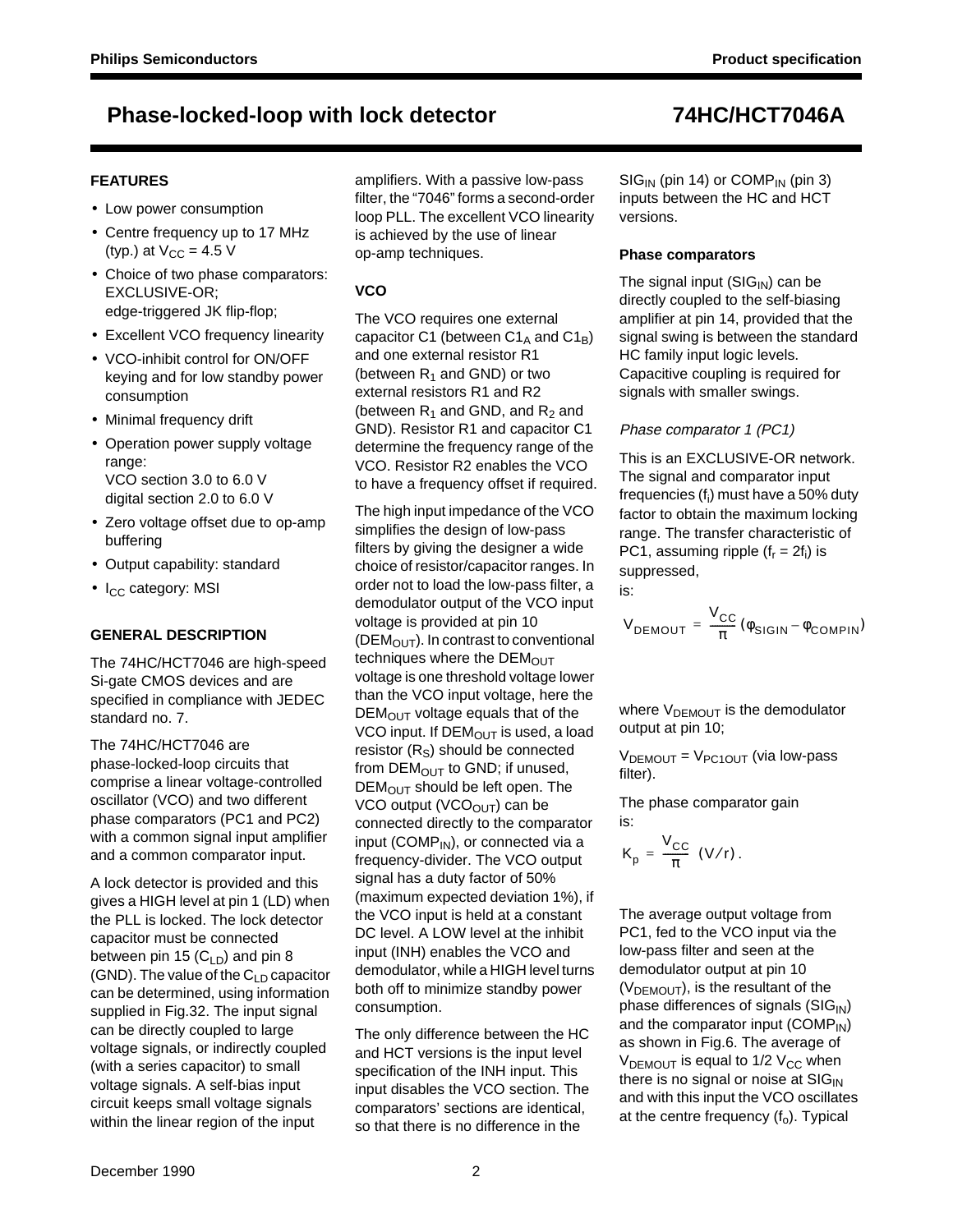waveforms for the PC1 loop locked at  $f<sub>o</sub>$  are shown in Fig.7.

The frequency capture range  $(2f_c)$  is defined as the frequency range of input signals on which the PLL will lock if it was initially out-of-lock. The frequency lock range  $(2f_L)$  is defined as the frequency range of input signals on which the loop will stay locked if it was initially in lock. The capture range is smaller or equal to the lock range.

With PC1, the capture range depends on the low-pass filter characteristics and can be made as large as the lock range. This configuration retains lock even with very noisy input signals. Typical behaviour of this type of phase comparator is that it can lock to input frequencies close to the harmonics of the VCO centre frequency.

### Phase comparator 2 (PC2)

This is a positive edge-triggered phase and frequency detector. When the PLL is using this comparator, the loop is controlled by positive signal transitions and the duty factors of  $SIG_{IN}$  and COMP<sub>IN</sub> are not important. PC2 comprises two D-type flip-flops, control-gating and a 3-state output stage. The circuit functions as an up-down counter (Fig.5) where  $\text{SIG}_{\text{IN}}$ causes an up-count and  $COMP_{IN}$  a down-count. The transfer function of PC2, assuming ripple  $(f_r = f_i)$  is suppressed,

is:

$$
V_{\text{DEMOUT}} = \frac{V_{\text{CC}}}{4\pi} (\phi_{\text{SIGIN}} - \phi_{\text{COMPIN}})
$$

where  $V_{DEMOUT}$  is the demodulator output at pin 10;

 $V_{DEMOUT} = V_{PC2OUT}$  (via low-pass filter).

The phase comparator gain is:

$$
K_{p} = \frac{V_{CC}}{4\pi} (V/r).
$$

 $V_{DEMOUT}$  is the resultant of the initial phase differences of  $SIG_{IN}$  and  $COMP_{IN}$  as shown in Fig.8. Typical waveforms for the PC2 loop locked at  $f<sub>o</sub>$  are shown in Fig.9.

When the frequencies of  $\text{SIG}_{\text{IN}}$  and COMP $_{IN}$  are equal but the phase of  $SIG_{IN}$  leads that of COMP<sub>IN</sub>, the p-type output driver at  $PC2_{\text{OUT}}$  is held "ON" for a time corresponding to the phase difference (Φ<sub>DEMOUT</sub>). When the phase of  $SIG_{IN}$  lags that of  $COMP_{IN}$ , the n-type driver is held "ON".

When the frequency of  $\rm SIG_{IN}$  is higher than that of  $COMP_{IN}$ , the p-type output driver is held "ON" for most of the input signal cycle time, and for the remainder of the cycle both n and p- type drivers are "OFF" (3-state). If the  $SIG_{IN}$  frequency is lower than the  $COMP_{IN}$  frequency, then it is the n-type driver that is held "ON" for most of the cycle. Subsequently, the voltage at the capacitor (C2) of the low-pass filter connected to  $PC2<sub>OUT</sub>$ varies until the signal and comparator inputs are equal in both phase and frequency. At this stable point the voltage on C2 remains constant as the PC2 output is in 3-state and the VCO input at pin 9 is a high impedance.

Thus, for PC2, no phase difference exists between  $SIG_{IN}$  and  $COMP_{IN}$ over the full frequency range of the VCO. Moreover, the power dissipation due to the low-pass filter is reduced because both p and n-type drivers are "OFF" for most of the signal input cycle. It should be noted that the PLL lock range for this type of phase comparator is equal to the capture range and is independent of

the low-pass filter. With no signal present at  $SIG_{IN}$  the VCO adjusts, via PC2, to its lowest frequency.

### **APPLICATIONS**

- FM modulation and demodulation
- Frequency synthesis and multiplication
- Frequency discrimination
- Tone decoding
- Data synchronization and conditioning
- Voltage-to-frequency conversion
- Motor-speed control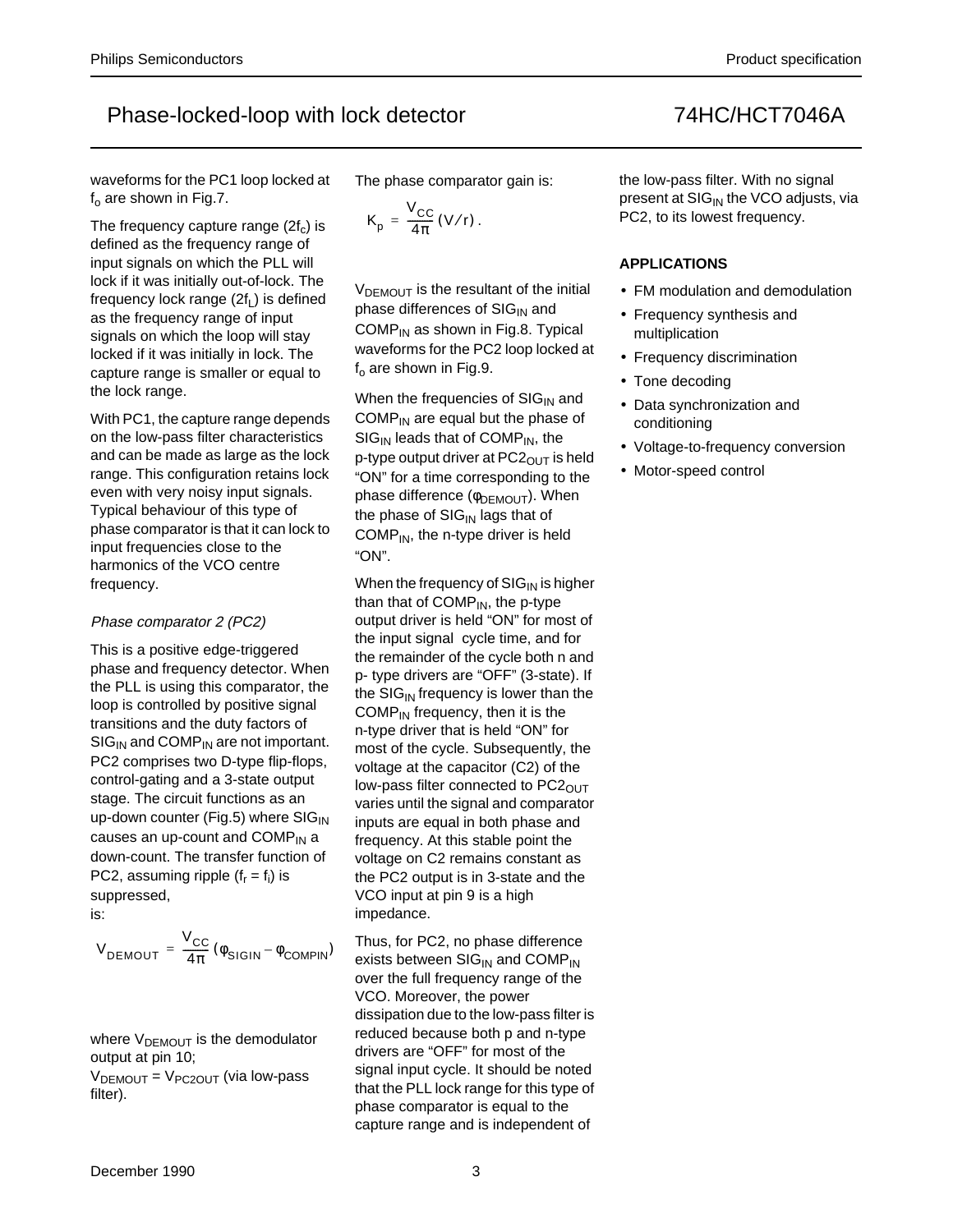### **QUICK REFERENCE DATA**

GND = 0 V;  $T_{amb}$  = 25 °C;

| <b>SYMBOL</b> | <b>PARAMETER</b>                          | <b>CONDITIONS</b>                                     | <b>TYPICAL</b> | <b>UNIT</b> |     |
|---------------|-------------------------------------------|-------------------------------------------------------|----------------|-------------|-----|
|               |                                           |                                                       | <b>HCT</b>     |             |     |
| ٠lo           | VCO centre frequency                      | C1 = 40 pF; R1 = 3 k $\Omega$ ; V <sub>CC</sub> = 5 V | 19             | 19          | MHz |
| $C_1$         | input capacitance (pin 5)                 |                                                       | 3.5            | 3.5         | рF  |
| $C_{PD}$      | power dissipation capacitance per package | notes 1 and 2                                         | 24             | 24          | рF  |

### **Notes**

- 1. Applies to the phase comparator section only (VCO disabled). For power dissipation of VCO and demodulator sections see Figs 20, 21 and 22.
- 2. C<sub>PD</sub> is used to determine the dynamic power dissipation (P<sub>D</sub> in  $\mu$ W):

 $P_D = C_{PD} \times V_{CC}^2 \times f_i + \sum (C_L \times V_{CC}^2 \times f_o)$  where:

 $f_i$  = input frequency in MHz

 $f<sub>o</sub>$  = output frequency in MHz

 $\Sigma$  (C<sub>L</sub> × V<sub>CC</sub><sup>2</sup> × f<sub>o</sub>) = sum of outputs

 $C_L$  = output load capacitance in pF

 $V_{CC}$  = supply voltage in V

### **ORDERING INFORMATION**

See "74HC/HCT/HCU/HCMOS Logic Package Information".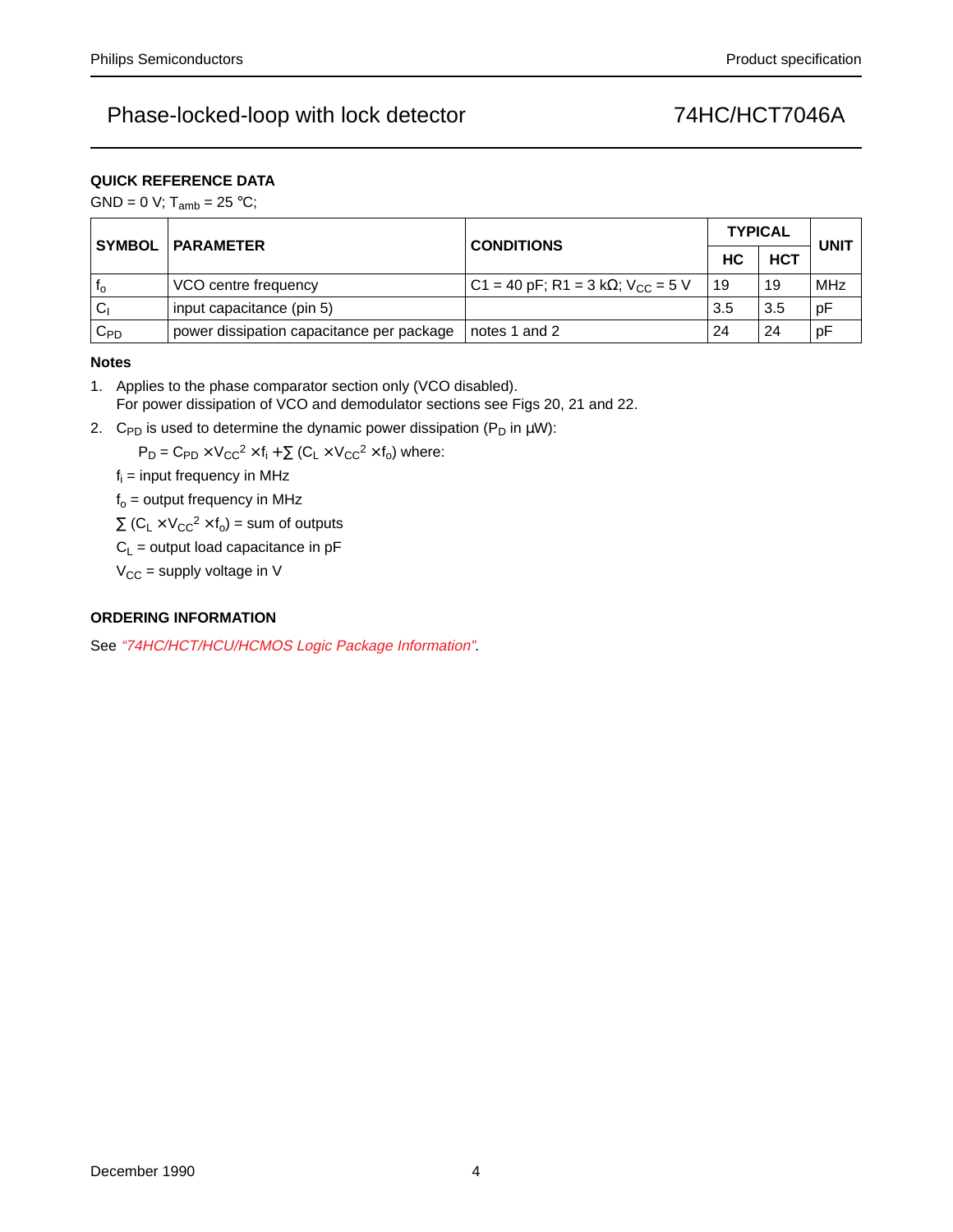### **PIN DESCRIPTION**

| PIN NO. | <b>SYMBOL</b>           | <b>NAME AND FUNCTION</b>           |
|---------|-------------------------|------------------------------------|
|         | LD                      | lock detector output (active HIGH) |
| 2       | PC1 <sub>OUT</sub>      | phase comparator 1 output          |
| 3       | $COMP_{IN}$             | comparator input                   |
| 4       | <b>VCOOUT</b>           | VCO output                         |
| 5       | INH.                    | inhibit input                      |
| 6       | $C1_A$                  | capacitor C1 connection A          |
|         | $C1_B$                  | capacitor C1 connection B          |
| 8       | <b>GND</b>              | ground $(0 V)$                     |
| 9       | <b>VCO<sub>IN</sub></b> | VCO input                          |
| 10      | <b>DEMOUT</b>           | demodulator output                 |
| 11      | $R_1$                   | resistor R1 connection             |
| 12      | R <sub>2</sub>          | resistor R2 connection             |
| 13      | PC2 <sub>OUT</sub>      | phase comparator 2 output          |
| 14      | $SIG_{IN}$              | signal input                       |
| 15      | $C_{LD}$                | lock detector capacitor input      |
| 16      | $V_{\rm CC}$            | positive supply voltage            |

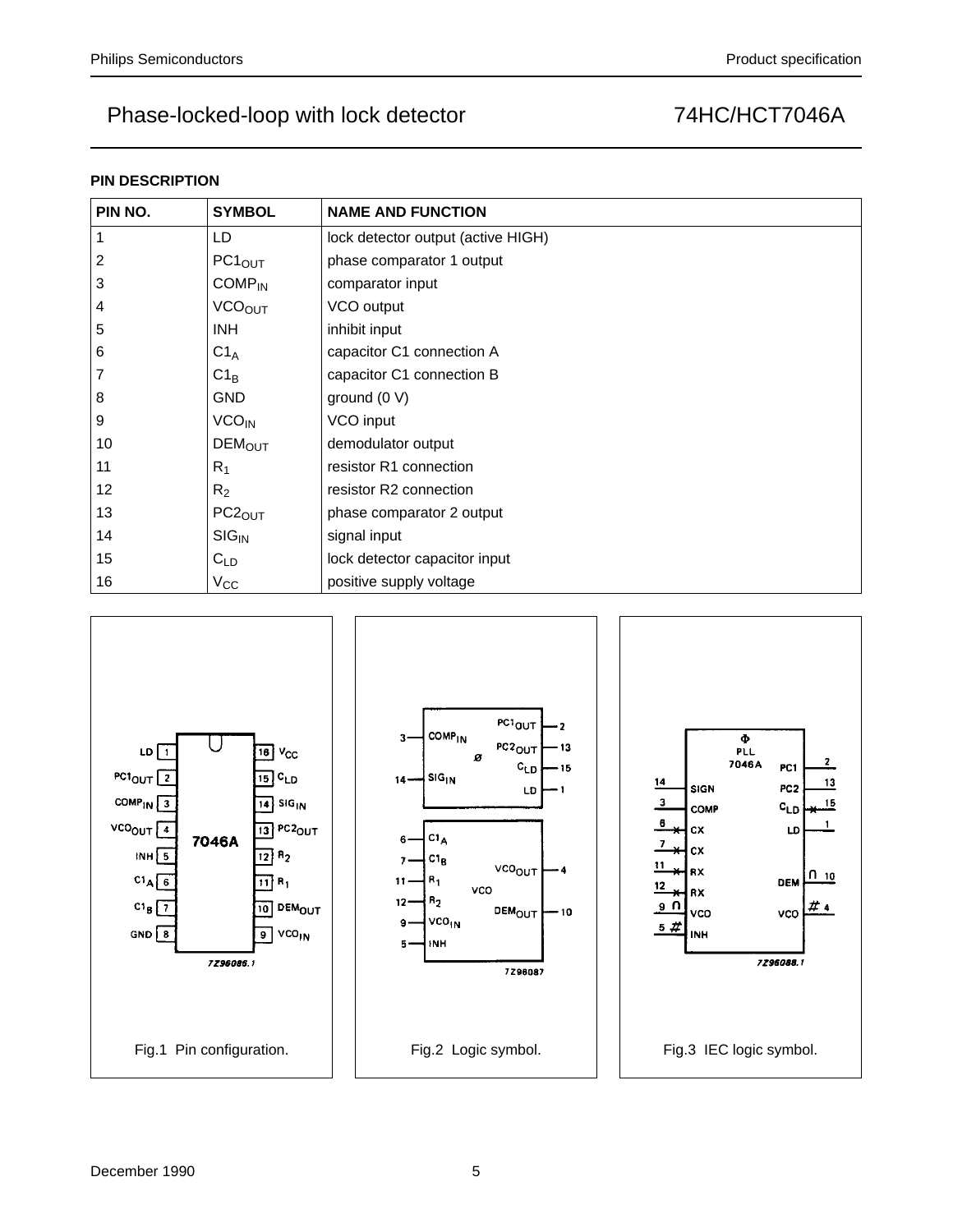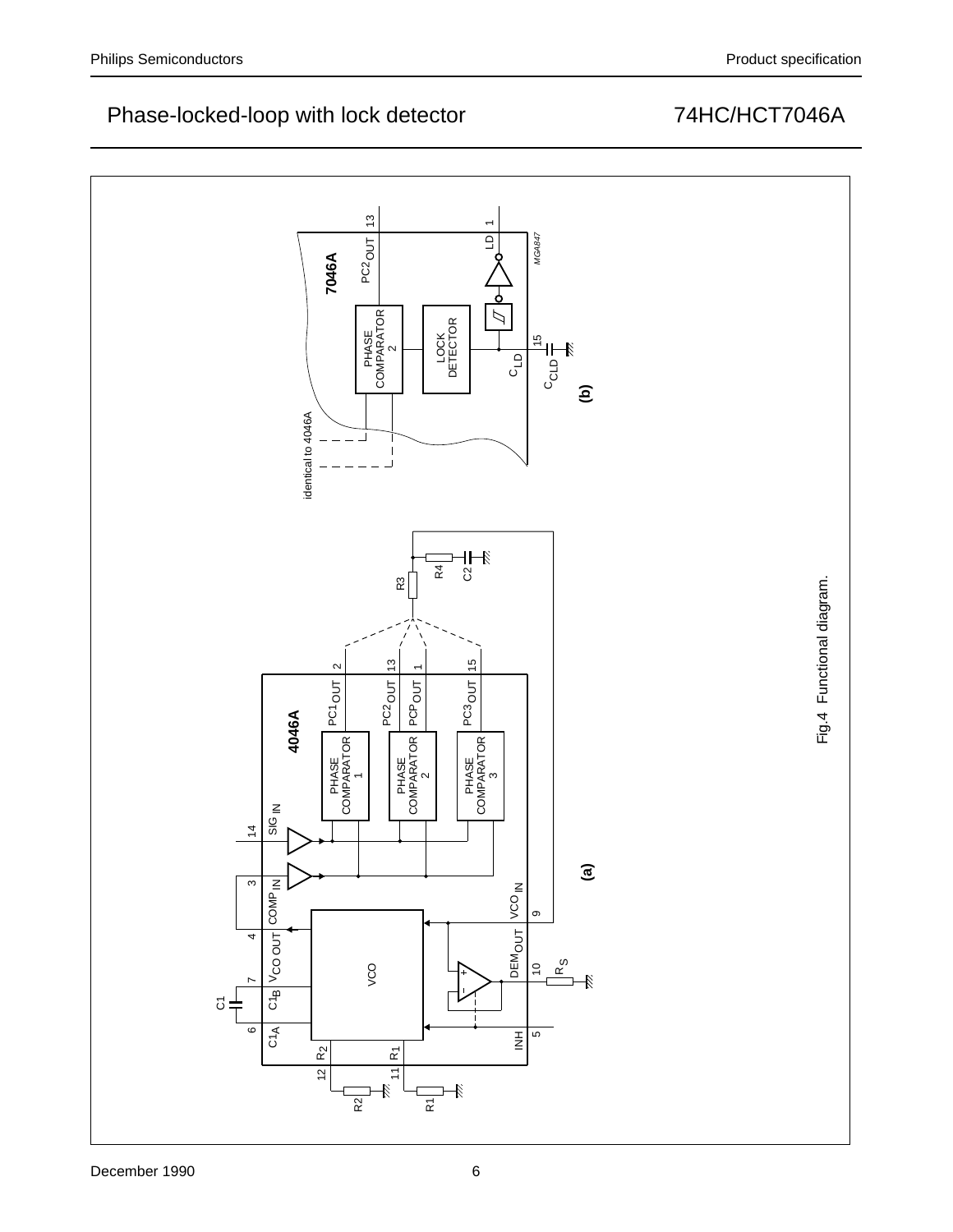



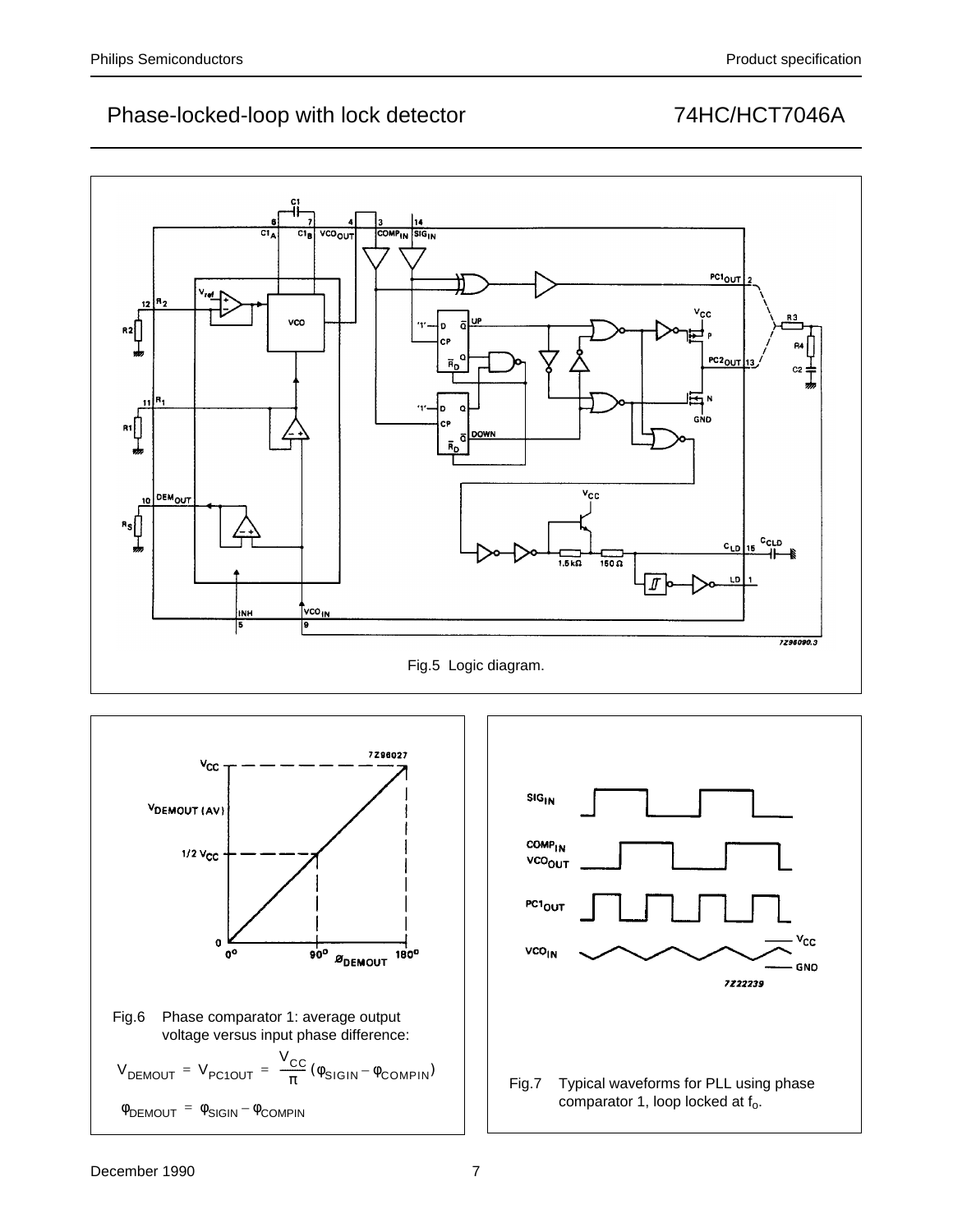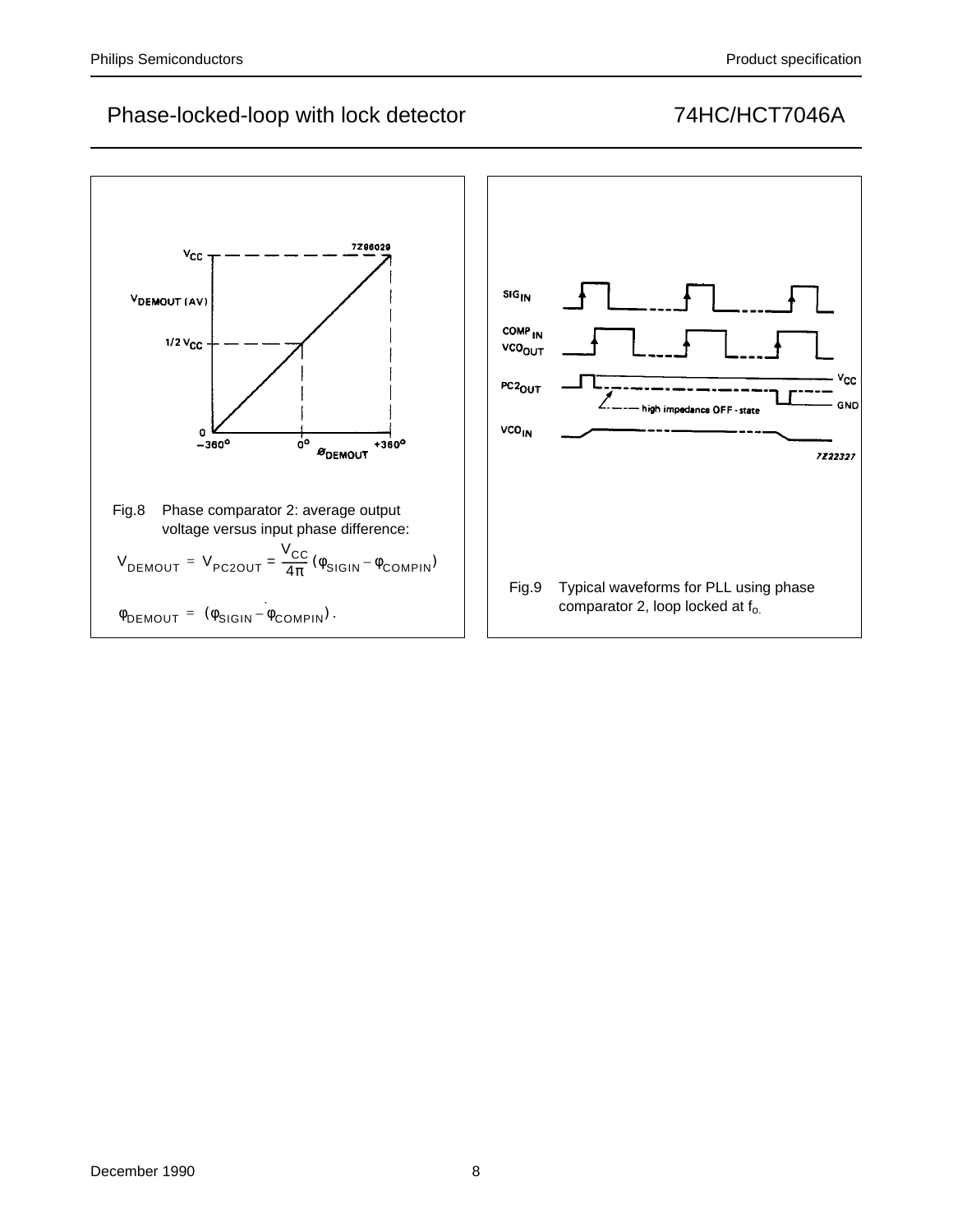| <b>SYMBOL</b>               | <b>PARAMETER</b>                                |       | <b>74HC</b> |                    |       | 74HCT |              | <b>UNIT</b>  | <b>CONDITIONS</b>                                               |  |
|-----------------------------|-------------------------------------------------|-------|-------------|--------------------|-------|-------|--------------|--------------|-----------------------------------------------------------------|--|
|                             |                                                 | min.  | typ.        | max.               | min.  | typ.  | max.         |              |                                                                 |  |
| $V_{\rm CC}$                | DC supply voltage                               | 3.0   | 5.0         | 6.0                | 4.5   | 5.0   | 5.5          | V            |                                                                 |  |
| $V_{\rm CC}$                | DC supply voltage if VCO section is<br>not used | 2.0   | 5.0         | 6.0                | 4.5   | 5.0   | 5.5          | V            |                                                                 |  |
| $V_{1}$                     | DC input voltage range                          | 0     |             | $V_{CC}$           | 0     |       | $V_{\rm CC}$ | V            |                                                                 |  |
| $V_{\rm O}$                 | DC output voltage range                         | 0     |             | $V_{\rm CC}$       | 0     |       | $V_{\rm CC}$ | V            |                                                                 |  |
| $I_{amb}$                   | operating ambient temperature range             | $-40$ |             | $+85$              | $-40$ |       | $+85$        | $^{\circ}C$  | see DC and AC                                                   |  |
| $\mathsf{T}_{\mathsf{amb}}$ | operating ambient temperature range             | $-40$ |             | $+125$             | $-40$ |       | $+125$       | $^{\circ}$ C | CHARACTER-<br><b>ISTICS</b>                                     |  |
| $t_r$ , $t_f$               | input rise and fall times (pin 5)               |       | 6.0         | 1000<br>500<br>400 |       | 6.0   | 500          | ns           | $V_{\text{CC}} = 2.0 V$<br>$V_{CC} = 4.5 V$<br>$V_{CC} = 6.0 V$ |  |

### **RATINGS**

Limiting values in accordance with the Absolute Maximum System (IEC 134) Voltages are referenced to GND (ground = 0 V)

| <b>SYMBOL</b>                 | <b>PARAMETER</b>                 | MIN.   | MAX.   | <b>UNIT</b> | <b>CONDITIONS</b>                                           |
|-------------------------------|----------------------------------|--------|--------|-------------|-------------------------------------------------------------|
| $V_{\rm CC}$                  | DC supply voltage                | $-0.5$ | $+7$   | V           |                                                             |
| $\pm I_{\mathsf{IK}}$         | DC input diode current           |        | 20     | mA          | for $V_1 < -0.5$ V or $V_1 > V_{CC} + 0.5$ V                |
| $\pm I_{OK}$                  | DC output diode current          |        | 20     | mA          | for $V_O < -0.5$ V or $V_O > V_{CC} + 0.5$ V                |
| $\pm I_{\rm O}$               | DC output source or sink current |        | 25     | mA          | for $-0.5$ V $<$ V <sub>O</sub> $<$ V <sub>CC</sub> + 0.5 V |
| $\pm I_{CC}$<br>$\pm I_{GND}$ | DC $V_{CC}$ or GND current       |        | 50     | mA          |                                                             |
| $T_{\text{stg}}$              | storage temperature range        | $-65$  | $+150$ | $^{\circ}C$ |                                                             |
| $P_{\text{tot}}$              | power dissipation per package    |        |        |             | for temperature range: $-40$ to $+125$ °C<br>74HC/HCT       |
|                               | plastic DIL                      |        | 750    | mW          | above $+70$ °C: derate linearly with 12 mW/K                |
|                               | plastic mini-pack (SO)           |        | 500    | mW          | above $+70$ °C: derate linearly with 8 mW/K                 |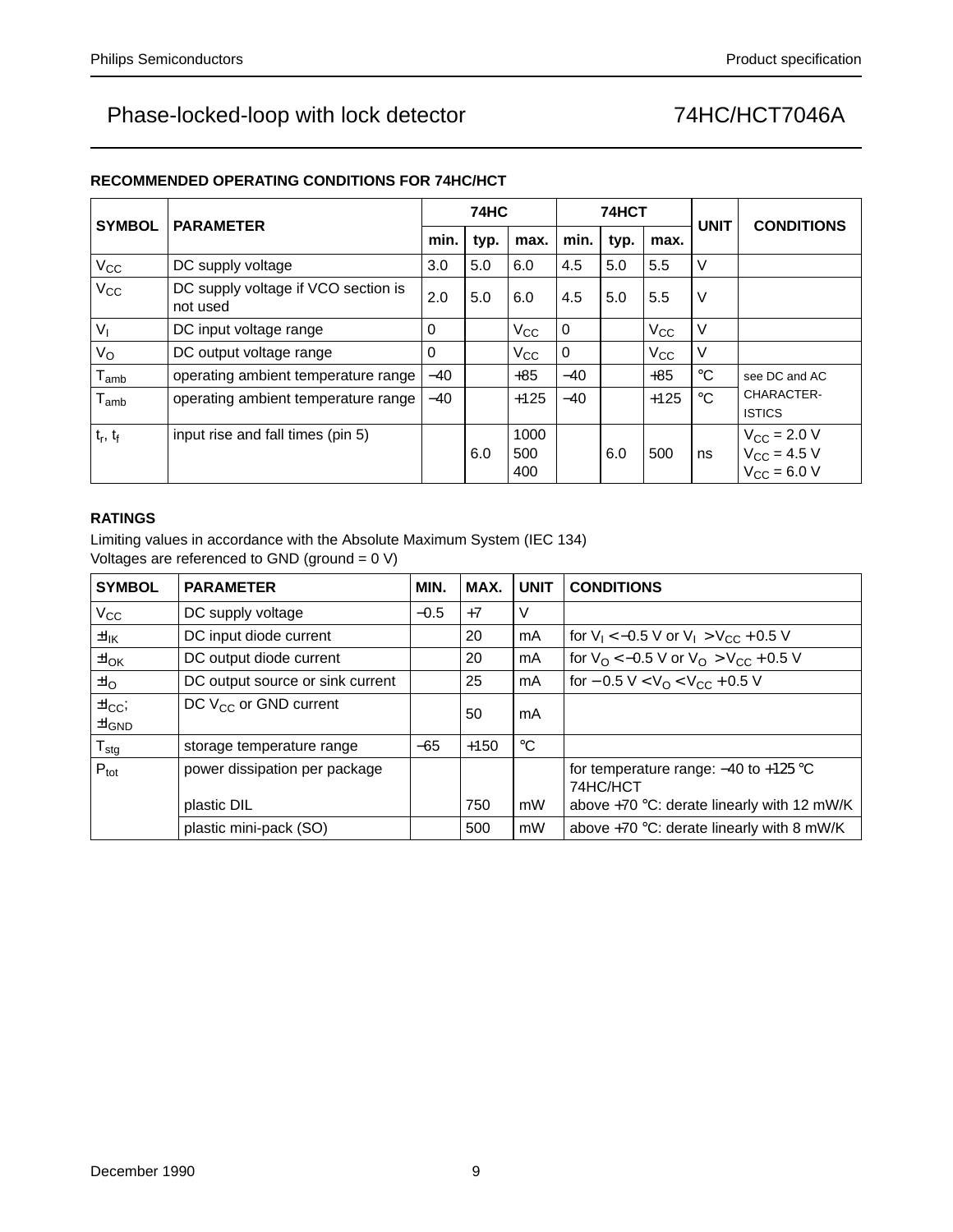### **DC CHARACTERISTICS FOR 74HC**

### **Quiescent supply current**

Voltages are referenced to GND (ground = 0 V)

|               | <b>PARAMETER</b>                              |             | $T_{amb}$ (°C) |      |                |      |      |                 |             |                              | <b>TEST CONDITIONS</b>                                                                             |  |  |
|---------------|-----------------------------------------------|-------------|----------------|------|----------------|------|------|-----------------|-------------|------------------------------|----------------------------------------------------------------------------------------------------|--|--|
| <b>SYMBOL</b> |                                               | <b>74HC</b> |                |      |                |      |      |                 |             |                              |                                                                                                    |  |  |
|               |                                               | $+25$       |                |      | $-40$ to $+85$ |      |      | $-40$ to $+125$ | <b>UNIT</b> | <b>V<sub>cc</sub></b><br>(V) | <b>OTHER</b>                                                                                       |  |  |
|               |                                               | min.        | typ.           | max. | min.           | max. | min. | max.            |             |                              |                                                                                                    |  |  |
| $_{\rm{lcc}}$ | quiescent supply<br>current<br>(VCO disabled) |             |                | 8.0  |                | 80.0 |      | 160.0           | μA          | 6.0                          | pins 3, 5, and 14 at<br>V <sub>CC</sub> ; pin 9 at GND;<br>$I1$ at pins 3 and 14<br>to be excluded |  |  |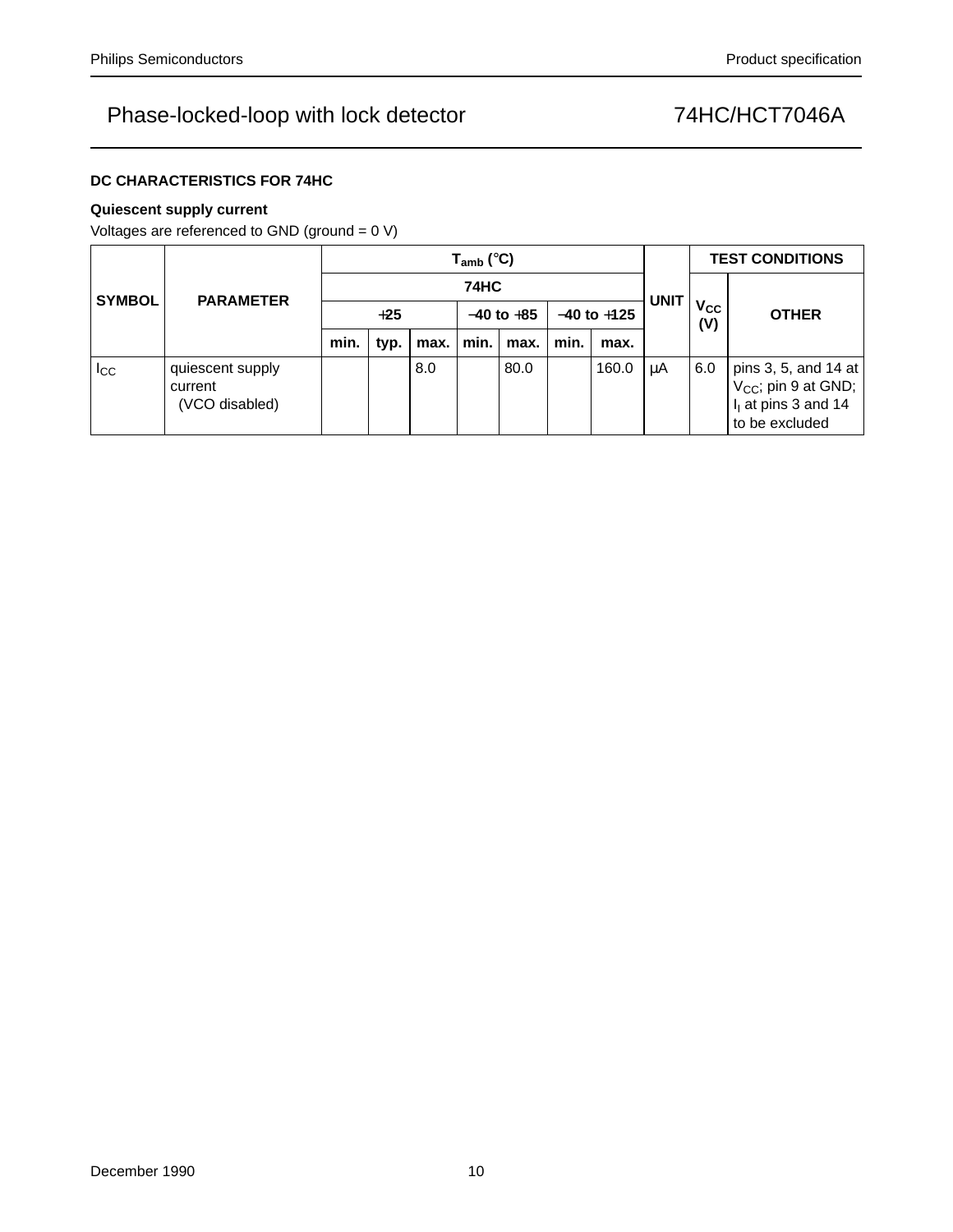### **Phase comparator section**

Voltages are referenced to GND (ground = 0 V)

|                       |                                                                                  |                    |                              |                            | $T_{amb}$ (°C)     |                            | <b>TEST CONDITIONS</b> |                             |             |                          |                                          |                                                                                          |
|-----------------------|----------------------------------------------------------------------------------|--------------------|------------------------------|----------------------------|--------------------|----------------------------|------------------------|-----------------------------|-------------|--------------------------|------------------------------------------|------------------------------------------------------------------------------------------|
|                       |                                                                                  |                    |                              |                            | 74HC               |                            |                        |                             |             | $V_{CC}$<br>(V)          |                                          | <b>OTHER</b>                                                                             |
| <b>SYMBOL</b>         | <b>PARAMETER</b>                                                                 |                    | $+25$                        |                            |                    | $-40$ to $+85$             |                        | $-40$ to $+125$             | <b>UNIT</b> |                          | $V_{1}$                                  |                                                                                          |
|                       |                                                                                  | min.               | typ.                         | max.                       | min.               | max.                       | min.                   | max.                        |             |                          |                                          |                                                                                          |
| V <sub>IH</sub>       | DC coupled HIGH<br>level input voltage<br>SIG <sub>IN</sub> , COMP <sub>IN</sub> | 1.5<br>3.15<br>4.2 | 1.2<br>2.4<br>3.2            |                            | 1.5<br>3.15<br>4.2 |                            | 1.5<br>3.15<br>4.2     |                             | $\vee$      | 2.0<br>4.5<br>6.0        |                                          |                                                                                          |
| $V_{IL}$              | DC coupled LOW level<br>input voltage<br>$SIGIN$ , COMP <sub>IN</sub>            |                    | 0.8<br>2.1<br>2.8            | 0.5<br>1.35<br>1.8         |                    | 0.5<br>1.35<br>1.8         |                        | 0.5<br>1.35<br>1.8          | V           | 2.0<br>4.5<br>6.0        |                                          |                                                                                          |
| <b>V<sub>OH</sub></b> | HIGH level output<br>voltage<br>$LD, PC_{nOUT}$                                  | 1.9<br>4.4<br>5.9  | 2.0<br>4.5<br>6.0            |                            | 1.9<br>4.4<br>5.9  |                            | 1.9<br>4.4<br>5.9      |                             | $\vee$      | 2.0<br>4.5<br>6.0        | V <sub>IH</sub><br><b>or</b><br>$V_{IL}$ | $-IO = 20 \mu A$<br>$-IO = 20 \mu A$<br>$-IO = 20 \mu A$                                 |
| $V_{OH}$              | HIGH level output<br>voltage<br>$LD, PC_{nOUT}$                                  | 3.98<br>5.48       | 4.32<br>5.81                 |                            | 3.84<br>5.34       |                            | 3.7<br>5.2             |                             | $\vee$      | 4.5<br>6.0               | V <sub>IH</sub><br>or<br>$V_{IL}$        | $-IO = 4.0$ mA<br>$-IO = 5.2$ mA                                                         |
| $V_{OL}$              | LOW level output<br>voltage<br>LD, PC <sub>nOUT</sub>                            |                    | $\mathbf 0$<br>0<br>$\Omega$ | 0.1<br>0.1<br>0.1          |                    | 0.1<br>0.1<br>0.1          |                        | 0.1<br>0.1<br>0.1           | $\vee$      | 2.0<br>4.5<br>6.0        | V <sub>IH</sub><br>or<br>$V_{IL}$        | $I_{\rm O} = 20 \mu A$<br>$I_{\rm O} = 20 \mu A$<br>$IO = 20 \mu A$                      |
| $V_{OL}$              | LOW level output<br>voltage<br>$LD, PC_{nOUT}$                                   |                    | 0.15<br>0.16                 | 0.26<br>0.26               |                    | 0.33<br>0.33               |                        | 0.4<br>0.4                  | $\vee$      | 4.5<br>6.0               | $V_{\text{IH}}$<br>or<br>$V_{IL}$        | $I_{O} = 4.0$ mA<br>$IO = 5.2 mA$                                                        |
| $\pm I_1$             | input leakage current<br>SIG <sub>IN</sub> , COMP <sub>IN</sub>                  |                    |                              | 3.0<br>7.0<br>18.0<br>30.0 |                    | 4.0<br>9.0<br>23.0<br>38.0 |                        | 5.0<br>11.0<br>27.0<br>45.0 | μA          | 2.0<br>3.0<br>4.5<br>6.0 | $V_{\rm CC}$<br><b>or</b><br><b>GND</b>  |                                                                                          |
| $\pm I_{OZ}$          | 3-state<br>OFF-state current<br>PC <sub>2</sub> <sub>OUT</sub>                   |                    |                              | 0.5                        |                    | 5.0                        |                        | 10.0                        | $\mu$ A     | 6.0                      | $V_{\text{IH}}$<br><b>or</b><br>$V_{IL}$ | $V_O = V_{CC}$<br>or GND                                                                 |
| $R_{I}$               | input resistance<br>$SIGIN$ , COMP <sub>IN</sub>                                 |                    | 800<br>250<br>150            |                            |                    |                            |                        |                             | $k\Omega$   | 3.0<br>4.5<br>6.0        |                                          | $V1$ at self-bias<br>operating point;<br>$\Delta V_1 = 0.5$ V; see<br>Figs 10, 11 and 12 |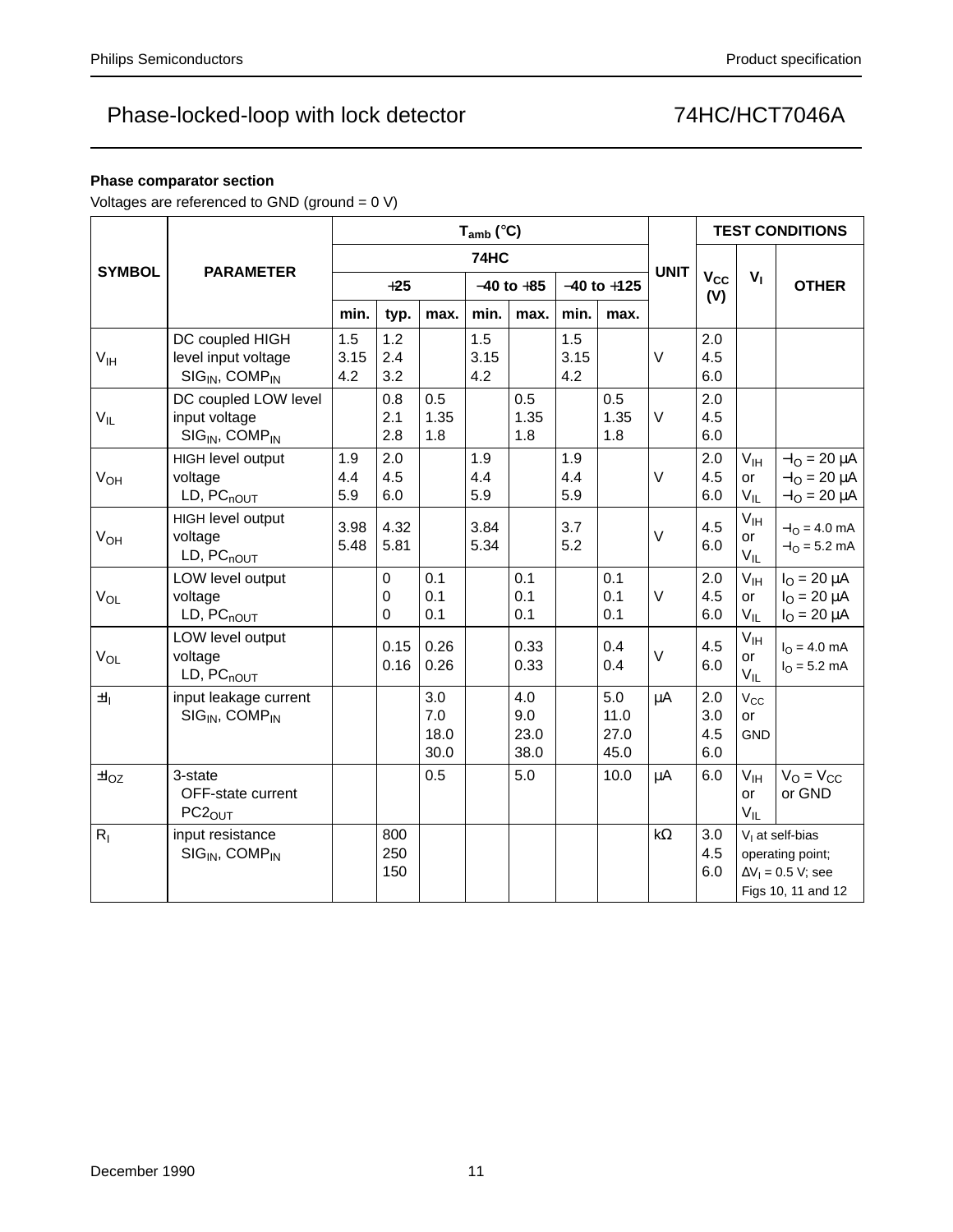### **VCO section**

Voltages are referenced to GND (ground = 0 V)

|                          |                                                                          | $T_{amb}$ (°C)     |                       |                    |                    |                    |                    |                    |             |                        |                                   | <b>TEST CONDITIONS</b>                                                      |  |
|--------------------------|--------------------------------------------------------------------------|--------------------|-----------------------|--------------------|--------------------|--------------------|--------------------|--------------------|-------------|------------------------|-----------------------------------|-----------------------------------------------------------------------------|--|
| SYM-                     |                                                                          |                    |                       |                    | 74HC               |                    |                    |                    |             |                        |                                   |                                                                             |  |
| <b>BOL</b>               | <b>PARAMETER</b>                                                         |                    | $+25$                 |                    |                    | $-40$ to $+85$     |                    | $-40$ to $+125$    | <b>UNIT</b> | V <sub>cc</sub><br>(V) | $V_{\parallel}$                   | <b>OTHER</b>                                                                |  |
|                          |                                                                          | min.               | typ.                  | max.               | min.               | max.               | min.               | max.               |             |                        |                                   |                                                                             |  |
| $V_{\text{IH}}$          | <b>HIGH level</b><br>input voltage<br><b>INH</b>                         | 2.1<br>3.15<br>4.2 | 1.7<br>2.4<br>3.2     |                    | 2.1<br>3.15<br>4.2 |                    | 2.1<br>3.15<br>4.2 |                    | $\vee$      | 3.0<br>4.5<br>6.0      |                                   |                                                                             |  |
| $V_{IL}$                 | <b>LOW level</b><br>input voltage<br><b>INH</b>                          |                    | 1.3<br>2.1<br>2.8     | 0.9<br>1.35<br>1.8 |                    | 0.9<br>1.35<br>1.8 |                    | 0.9<br>1.35<br>1.8 | V           | 3.0<br>4.5<br>6.0      |                                   |                                                                             |  |
| V <sub>OH</sub>          | <b>HIGH level</b><br>output voltage<br><b>VCOOUT</b>                     | 2.9<br>4.4<br>5.9  | 3.0<br>4.5<br>6.0     |                    | 2.9<br>4.4<br>5.9  |                    | 2.9<br>4.4<br>5.9  |                    | $\vee$      | 3.0<br>4.5<br>6.0      | $V_{\text{IH}}$<br>or<br>$V_{IL}$ | $-IO = 20 \mu A$<br>$-IO = 20 \mu A$<br>$-IO = 20 \mu A$                    |  |
| $V_{OH}$                 | <b>HIGH level</b><br>output voltage<br><b>VCO<sub>OUT</sub></b>          | 3.98<br>5.48       | 4.32<br>5.81          |                    | 3.84<br>5.34       |                    | 3.7<br>5.2         |                    | $\vee$      | 4.5<br>6.0             | V <sub>IH</sub><br>or<br>$V_{IL}$ | $-IO = 4.0$ mA<br>$-IO = 5.2 mA$                                            |  |
| $V_{OL}$                 | <b>LOW level</b><br>output voltage<br><b>VCO<sub>OUT</sub></b>           |                    | $\mathbf 0$<br>0<br>0 | 0.1<br>0.1<br>0.1  |                    | 0.1<br>0.1<br>0.1  |                    | 0.1<br>0.1<br>0.1  | $\vee$      | 3.0<br>4.5<br>6.0      | V <sub>IH</sub><br>or<br>$V_{IL}$ | $IO = 20 \mu A$<br>$I_{O} = 20 \mu A$<br>$IO = 20 \mu A$                    |  |
| <b>V<sub>OL</sub></b>    | <b>LOW level</b><br>output voltage<br><b>VCOOUT</b>                      |                    | 0.15<br>0.16          | 0.26<br>0.26       |                    | 0.33<br>0.33       |                    | 0.4<br>0.4         | $\vee$      | 4.5<br>6.0             | V <sub>IH</sub><br>or<br>$V_{IL}$ | $I_{\rm O} = 4.0 \text{ mA}$<br>$IO = 5.2 mA$                               |  |
| V <sub>OL</sub>          | LOW level output<br>voltage C1A, C1 <sub>B</sub><br>(test purposes only) |                    |                       | 0.40<br>0.40       |                    | 0.47<br>0.47       |                    | 0.54<br>0.54       | $\vee$      | 4.5<br>6.0             | V <sub>IH</sub><br>or<br>$V_{IL}$ | $I_{\Omega} = 4.0$ mA<br>$IO = 5.2 mA$                                      |  |
| $\pm I_1$                | input leakage current<br>INH, VCO <sub>IN</sub>                          |                    |                       | 0.1                |                    | 1.0                |                    | 1.0                | μA          | 6.0                    | $V_{\rm CC}$<br>or<br><b>GND</b>  |                                                                             |  |
| R <sub>1</sub>           | resistor range                                                           | 3.0<br>3.0<br>3.0  |                       | 300<br>300<br>300  |                    |                    |                    |                    | $k\Omega$   | 3.0<br>4.5<br>6.0      |                                   | note 1                                                                      |  |
| R <sub>2</sub>           | resistor range                                                           | 3.0<br>3.0<br>3.0  |                       | 300<br>300<br>300  |                    |                    |                    |                    | k $\Omega$  | 3.0<br>4.5<br>$6.0\,$  |                                   | note 1                                                                      |  |
| C <sub>1</sub>           | capacitor range                                                          | 40<br>40<br>40     |                       | no<br>limit        |                    |                    |                    |                    | pF          | 3.0<br>4.5<br>6.0      |                                   |                                                                             |  |
| <b>V<sub>VCOIN</sub></b> | operating voltage<br>range at VCO <sub>IN</sub>                          | 1.1<br>1.1<br>1.1  |                       | 1.9<br>3.4<br>4.9  |                    |                    |                    |                    | $\vee$      | 3.0<br>4.5<br>6.0      |                                   | over the range<br>specified for R1;<br>for linearity see<br>Figs 18 and 19. |  |

### **Note**

1. The parallel value of R1 and R2 should be more than 2.7 kΩ. Optimum performance is achieved when R1 and/or R2 are/is > 10 kΩ.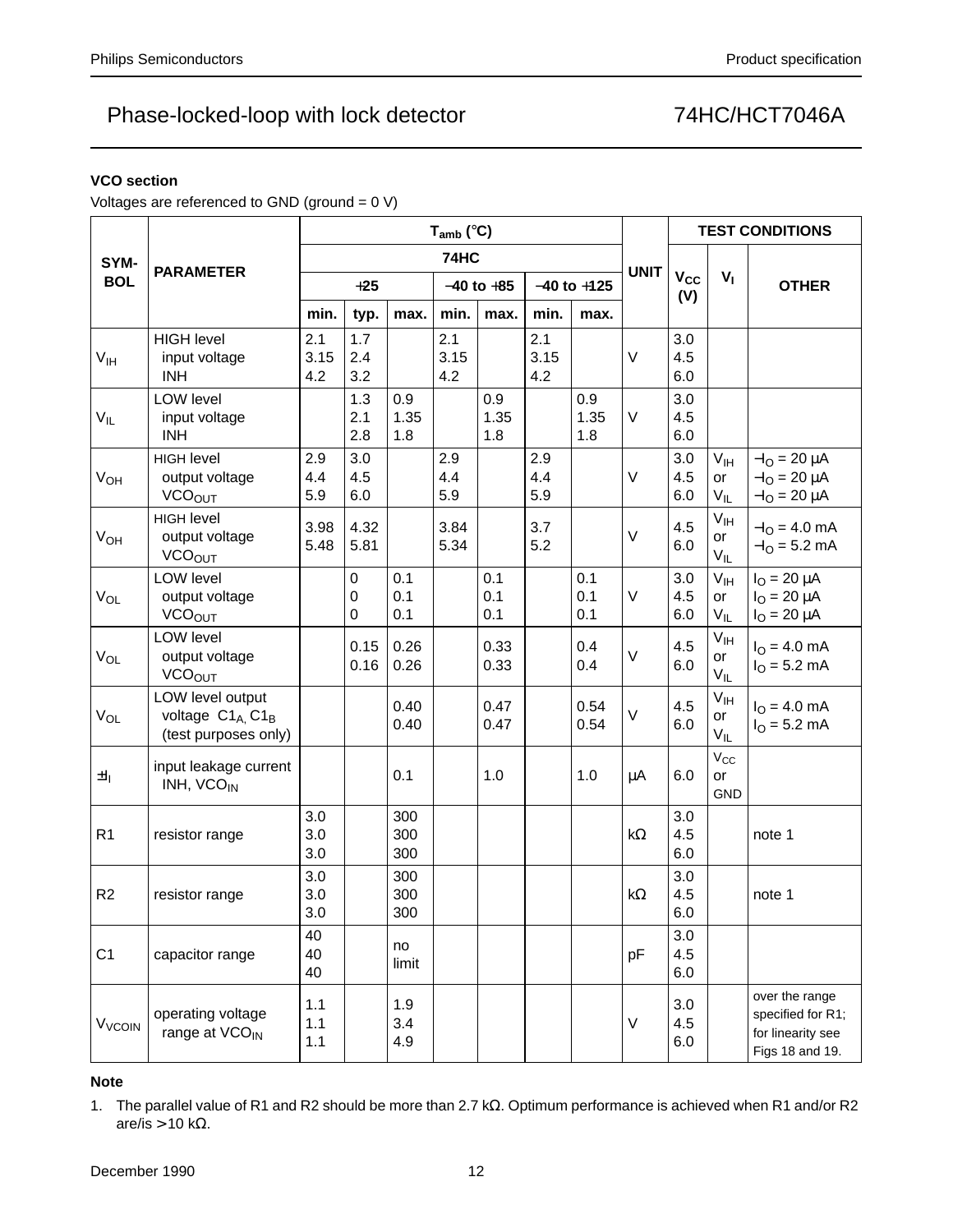### **Demodulator section**

Voltages are referenced to GND (ground = 0 V)

|               |                                                            |                |                   |                   | $T_{amb}$ (°C) |      |                 |      |             | <b>TEST CONDITIONS</b> |                                                                                            |  |
|---------------|------------------------------------------------------------|----------------|-------------------|-------------------|----------------|------|-----------------|------|-------------|------------------------|--------------------------------------------------------------------------------------------|--|
| <b>SYMBOL</b> | <b>PARAMETER</b>                                           |                |                   |                   | <b>74HC</b>    |      |                 |      | <b>UNIT</b> |                        |                                                                                            |  |
|               |                                                            | $+25$          |                   |                   | $-40$ to $+85$ |      | $-40$ to $+125$ |      |             | $V_{\rm CC}$<br>(V)    | <b>OTHER</b>                                                                               |  |
|               |                                                            | min.           | typ.              | max.              | min.           | max. | min.            | max. |             |                        |                                                                                            |  |
| $R_{S}$       | resistor range                                             | 50<br>50<br>50 |                   | 300<br>300<br>300 |                |      |                 |      | $k\Omega$   | 3.0<br>4.5<br>6.0      | at $R_S$ > 300 k $\Omega$<br>the leakage<br>current can<br>influence<br><b>VDEMOUT</b>     |  |
| <b>VOFF</b>   | offset voltage<br>VCO <sub>IN</sub> to V <sub>DEMOUT</sub> |                | ±30<br>±20<br>±10 |                   |                |      |                 |      | mV          | 3.0<br>4.5<br>6.0      | $V_1 = V_{VCOIN} =$<br>$1/2$ $V_{CC}$ ;<br>values taken<br>over $R_S$ range;<br>see Fig.13 |  |
| $R_D$         | dynamic output<br>resistance at $DEMOUT$                   |                | 25<br>25<br>25    |                   |                |      |                 |      | Ω           | 3.0<br>4.5<br>6.0      | $VDEMOUT =$<br>$1/2$ $V_{CC}$                                                              |  |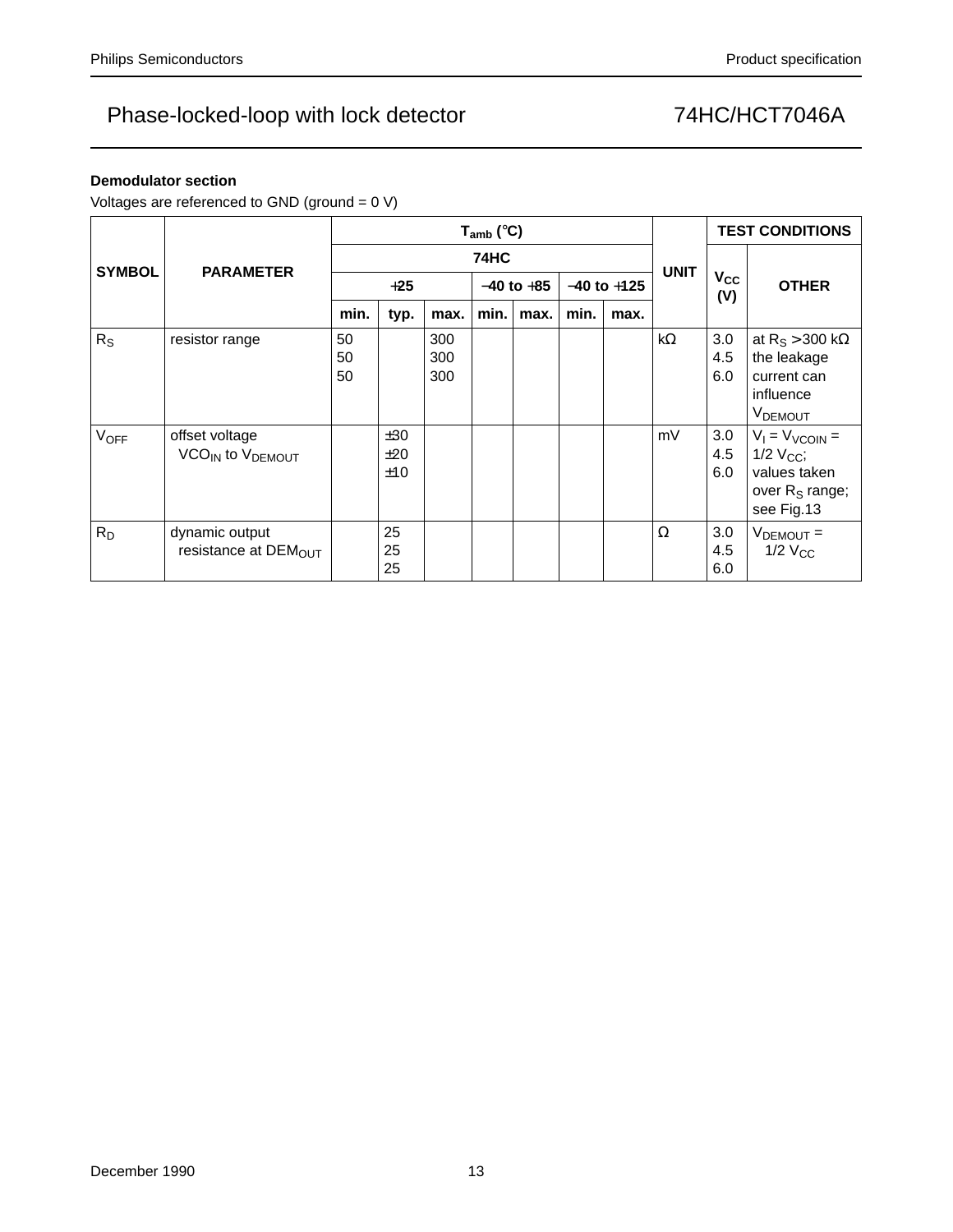### **AC CHARACTERISTICS FOR 74HC**

### **Phase comparator section**

GND = 0 V;  $t_r = t_f = 6$  ns;  $C_L = 50$  pF

|                                        |                                                                                         |       |                     |                 | $T_{amb}$ (°C) |                 |                 | <b>TEST CONDITIONS</b> |             |                          |               |
|----------------------------------------|-----------------------------------------------------------------------------------------|-------|---------------------|-----------------|----------------|-----------------|-----------------|------------------------|-------------|--------------------------|---------------|
| <b>SYMBOL</b>                          | <b>PARAMETER</b>                                                                        |       |                     |                 | <b>74HC</b>    |                 |                 |                        | <b>UNIT</b> |                          |               |
|                                        |                                                                                         | $+25$ |                     |                 | $-40$ to $+85$ |                 | $-40$ to $+125$ |                        |             | $V_{\rm CC}$<br>(V)      | <b>OTHER</b>  |
|                                        |                                                                                         | min.  | typ.                | max.            | min.           | max.            | min.            | max.                   |             |                          |               |
| t <sub>PHL</sub> /t <sub>PLH</sub>     | propagation delay<br>$SIG_{IN}$ , COMP <sub>IN</sub><br>to $PC1OUT$                     |       | 58<br>21<br>17      | 200<br>40<br>34 |                | 250<br>50<br>43 |                 | 300<br>60<br>51        | ns          | 2.0<br>4.5<br>6.0        | <b>Fig.14</b> |
| $t_{PZH}/t_{PZL}$                      | 3-state output enable<br>time $SIG_{IN}$ , COMP <sub>IN</sub><br>to $PC2_{OUT}$         |       | 74<br>27<br>22      | 280<br>56<br>48 |                | 350<br>70<br>60 |                 | 420<br>84<br>71        | ns          | 2.0<br>4.5<br>6.0        | Fig. 15       |
| $t_{PHZ}/t_{PLZ}$                      | 3-state output disable<br>time SIG <sub>IN</sub> , COMP <sub>IN</sub><br>to $PC2_{OUT}$ |       | 96<br>35<br>28      | 325<br>65<br>55 |                | 405<br>81<br>69 |                 | 490<br>98<br>83        | ns          | 2.0<br>4.5<br>6.0        | Fig. 15       |
| $t$ <sub>THL</sub> $/t$ <sub>TLH</sub> | output transition time                                                                  |       | 19<br>7<br>6        | 75<br>15<br>13  |                | 95<br>19<br>16  |                 | 110<br>22<br>19        | ns          | 2.0<br>4.5<br>6.0        | <b>Fig.14</b> |
| $V_{I(p-p)}$                           | AC coupled input sensitivity<br>(peak-to-peak value) at<br>$SIGIN$ or $COMPIN$          |       | 9<br>11<br>15<br>33 |                 |                |                 |                 |                        | mV          | 2.0<br>3.0<br>4.5<br>6.0 | $f_i = 1$ MHz |

### **VCO section**

GND = 0 V;  $t_r = t_f = 6$  ns;  $C_L = 50$  pF

|                         |                                                    |                     |                      |      | $T_{amb}$ (°C)       |                |      |                                   |               | <b>TEST CONDITIONS</b>         |                                                                                                        |  |  |
|-------------------------|----------------------------------------------------|---------------------|----------------------|------|----------------------|----------------|------|-----------------------------------|---------------|--------------------------------|--------------------------------------------------------------------------------------------------------|--|--|
|                         |                                                    |                     |                      |      | <b>74HC</b>          |                |      |                                   |               |                                |                                                                                                        |  |  |
| SYM-<br><b>BOL</b>      | <b>PARAMETER</b>                                   | $+25$               |                      |      |                      | $-40$ to $+85$ |      | <b>UNIT</b><br>$-40$<br>to $+125$ |               | $V_{\rm CC}$<br>(V)            | <b>OTHER</b>                                                                                           |  |  |
|                         |                                                    | min.                | typ.                 | max. | typ.                 | max.           | min. | max.                              |               |                                |                                                                                                        |  |  |
| $\Delta f/T$            | frequency stability<br>with temperature<br>change  |                     |                      |      | 0.20<br>0.15<br>0.14 |                |      |                                   | %/K           | 3.0<br>4.5<br>6.0              | $V_1 = V_{VCOIN} = 1/2 V_{CC}$ ;<br>$R1 = 100 k\Omega$ ; $R2 = \infty$ ;<br>$C1 = 100 pF$ ; see Fig.16 |  |  |
| f <sub>o</sub>          | VCO centre<br>frequency<br>(duty factor = $50\%$ ) | 7.0<br>11.0<br>13.0 | 10.0<br>17.0<br>21.0 |      |                      |                |      |                                   | MHz           | 3.0<br>4.5<br>6.0              | $V_{VCOIN}$ = 1/2 $V_{CC}$ ;<br>$R1 = 3 k\Omega$ ; $R2 = \infty$ ;<br>$C1 = 40$ pF; see Fig.17         |  |  |
| $\Delta f_{VCO}$        | VCO frequency<br>linearity                         |                     | 1.0<br>0.4<br>0.3    |      |                      |                |      |                                   | $\frac{0}{0}$ | 3.0 <sub>2</sub><br>4.5<br>6.0 | R1 = 100 k $\Omega$ ; R2 = $\infty$ ;<br>$C1 = 100$ pF; see Figs 18<br>and 19                          |  |  |
| $\delta$ <sub>VCO</sub> | duty factor at<br><b>VCOOUT</b>                    |                     | 50<br>50<br>50       |      |                      |                |      |                                   | $\frac{0}{0}$ | 3.0<br>4.5<br>6.0              |                                                                                                        |  |  |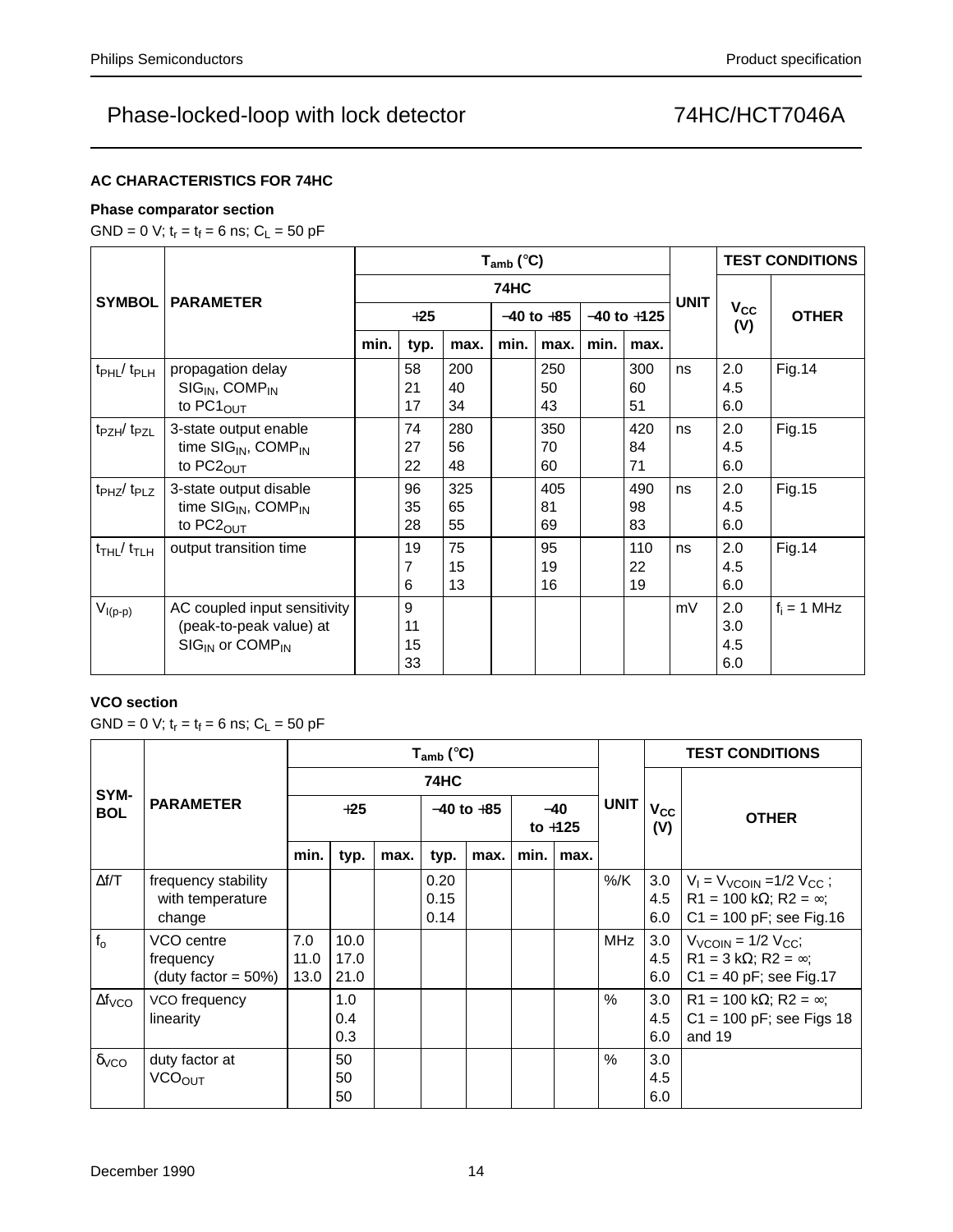### **DC CHARACTERISTICS FOR 74HCT**

### **Quiescent supply current**

Voltages are referenced to GND (ground = 0 V)

|                        |                                                                                                                              |       | $T_{amb}$ (°C) |      |                |      |                 |       |             |                     | <b>TEST CONDITIONS</b>                                                                         |
|------------------------|------------------------------------------------------------------------------------------------------------------------------|-------|----------------|------|----------------|------|-----------------|-------|-------------|---------------------|------------------------------------------------------------------------------------------------|
| <b>SYMBOL</b>          | <b>PARAMETER</b>                                                                                                             |       | 74HCT          |      |                |      |                 |       |             |                     |                                                                                                |
|                        |                                                                                                                              | $+25$ |                |      | $-40$ to $+85$ |      | $-40$ to $+125$ |       | <b>UNIT</b> | $V_{\rm CC}$<br>(V) | <b>OTHER</b>                                                                                   |
|                        |                                                                                                                              | min.  | typ.           | max. | min.           | max. | min.            | max.  |             |                     |                                                                                                |
| $I_{\rm CC}$           | quiescent supply current<br>(VCO disabled)                                                                                   |       |                | 8.0  |                | 80.0 |                 | 160.0 | μA          | 6.0                 | pins 3, 5 and 14<br>at $V_{CC}$ ; pin 9 at<br>GND; $I_1$ at pins 3<br>and 14 to be<br>excluded |
| $\Delta$ <sub>cc</sub> | additional quiescent<br>supply current per input<br>pin for unit load coefficient<br>is 1 (note 1)<br>$V_1 = V_{CC} - 2.1 V$ |       | 100            | 360  |                | 450  |                 | 490   | μA          | 4.5<br>to<br>5.5    | pins 3 and 14 at<br>$V_{CC}$ ; pin 9 at<br>GND; $I1$ at pins 3<br>and 14 to be<br>excluded     |

### **Note**

1. The value of additional quiescent supply current (Δl<sub>CC</sub>) for a unit load of 1 is given above. To determine ∆I<sub>CC</sub> per input, multiply this value by the unit load coefficient shown in the table below.

| <b>INPUT</b> | UNIT LOAD COEFFICIENT |
|--------------|-----------------------|
| ' INH        | 1.00                  |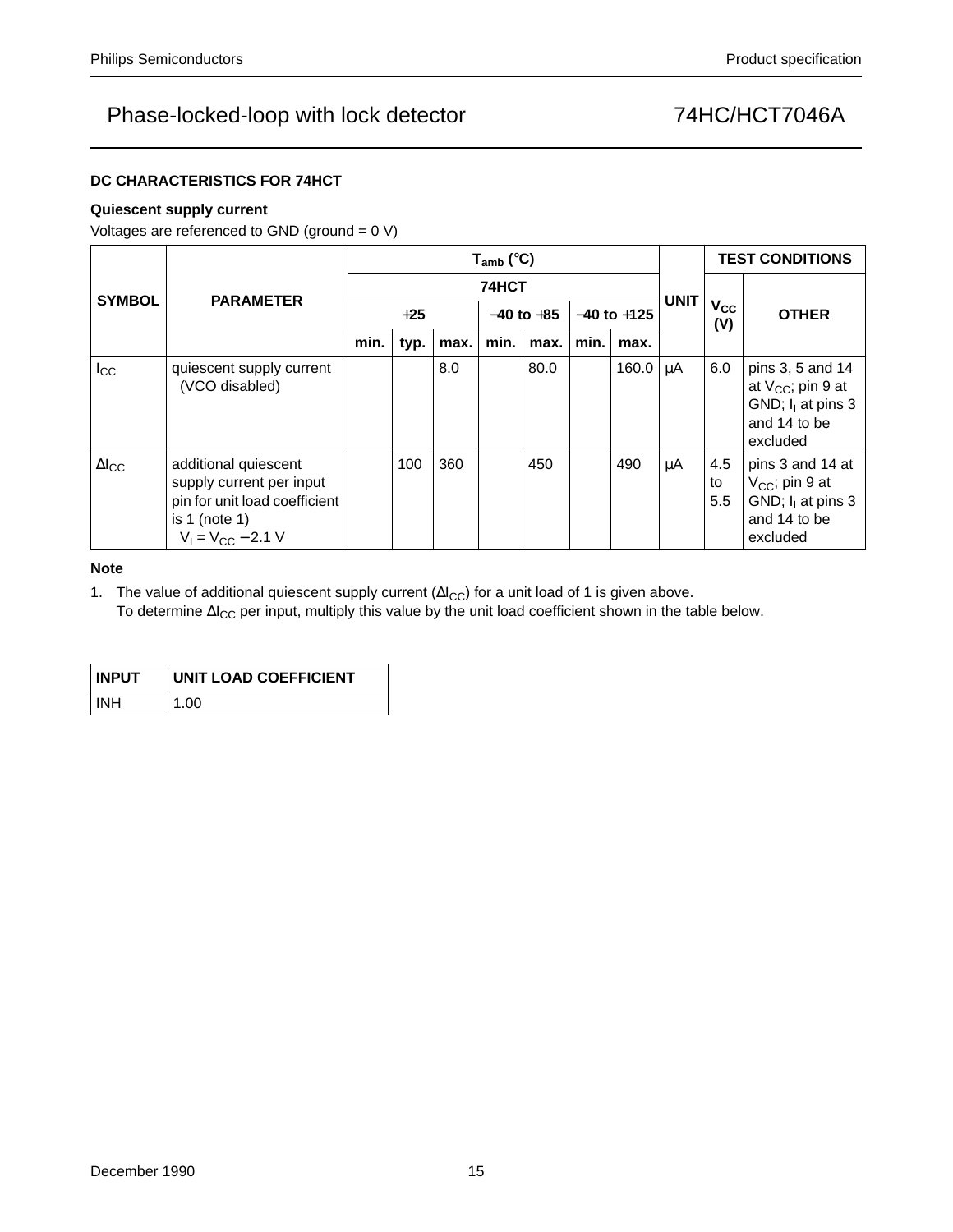### **Phase comparator section**

Voltages are referenced to GND (ground = 0 V)

|                 |                                                                                  | $T_{amb}$ (°C) |          |      |                |       |                 |      |             | <b>TEST CONDITIONS</b> |                                          |                                                                                          |  |
|-----------------|----------------------------------------------------------------------------------|----------------|----------|------|----------------|-------|-----------------|------|-------------|------------------------|------------------------------------------|------------------------------------------------------------------------------------------|--|
| <b>SYM</b>      |                                                                                  |                |          |      |                | 74HCT |                 |      |             | $V_{CC}$<br>(V)        |                                          |                                                                                          |  |
| <b>BOL</b>      | <b>PARAMETER</b>                                                                 |                | $+25$    |      | $-40$ to $+85$ |       | $-40$ to $+125$ |      | <b>UNIT</b> |                        | V <sub>1</sub>                           | <b>OTHER</b>                                                                             |  |
|                 |                                                                                  | min.           | typ.     | max  | min.           | max.  | min.            | max. |             |                        |                                          |                                                                                          |  |
| $V_{\text{IH}}$ | DC coupled<br>HIGH level input voltage<br>SIG <sub>IN</sub> , COMP <sub>IN</sub> | 3.15           | 2.4      |      |                |       |                 |      | $\vee$      | 4.5                    |                                          |                                                                                          |  |
| $V_{IL}$        | DC coupled<br>LOW level input voltage<br>SIG <sub>IN</sub> , COMP <sub>IN</sub>  |                | 2.1      | 1.35 |                |       |                 |      | $\vee$      | 4.5                    |                                          |                                                                                          |  |
| V <sub>OH</sub> | HIGH level output voltage<br>LD, PC <sub>nOUT</sub>                              | 4.4            | 4.5      |      | 4.4            |       | 4.4             |      | $\vee$      | 4.5                    | V <sub>IH</sub><br>or<br>$V_{IL}$        | $-IO = 20 \mu A$                                                                         |  |
| $V_{OH}$        | HIGH level output voltage<br>LD, PC <sub>nOUT</sub>                              | 3.98           | 4.32     |      | 3.84           |       | 3.7             |      | $\vee$      | 4.5                    | V <sub>IH</sub><br>or<br>$V_{IL}$        | $-IO = 4.0$ mA                                                                           |  |
| $V_{OL}$        | LOW level output voltage<br>$LD, PC_{nOUT}$                                      |                | $\Omega$ | 0.1  |                | 0.1   |                 | 0.1  | $\vee$      | 4.5                    | V <sub>IH</sub><br><b>or</b><br>$V_{IL}$ | $I_{\Omega} = 20 \mu A$                                                                  |  |
| $V_{OL}$        | LOW level output voltage<br>$LD, PC_{nOUT}$                                      |                | 0.15     | 0.26 |                | 0.33  |                 | 0.4  | $\vee$      | 4.5                    | V <sub>IH</sub><br><b>or</b><br>$V_{IL}$ | $IO = 4.0 mA$                                                                            |  |
| $\pm I_1$       | input leakage current<br>SIG <sub>IN</sub> , COMP <sub>IN</sub>                  |                |          | 30   |                | 38    |                 | 45   | μA          | 5.5                    | $V_{CC}$<br>or<br>GND                    |                                                                                          |  |
| $\pm I_{OZ}$    | 3-state<br>OFF-state current<br>PC2 <sub>OUT</sub>                               |                |          | 0.5  |                | 5.0   |                 | 10.0 | μA          | 5.5                    | V <sub>IH</sub><br>or<br>$V_{IL}$        | $V_O = V_{CC}$<br>or GND                                                                 |  |
| $R_{I}$         | input resistance<br>$SIGIN$ , COMP <sub>IN</sub>                                 |                | 250      |      |                |       |                 |      | $k\Omega$   | 4.5                    |                                          | $V1$ at self-bias<br>operating point;<br>$\Delta V_1 = 0.5$ V; see Figs<br>10, 11 and 12 |  |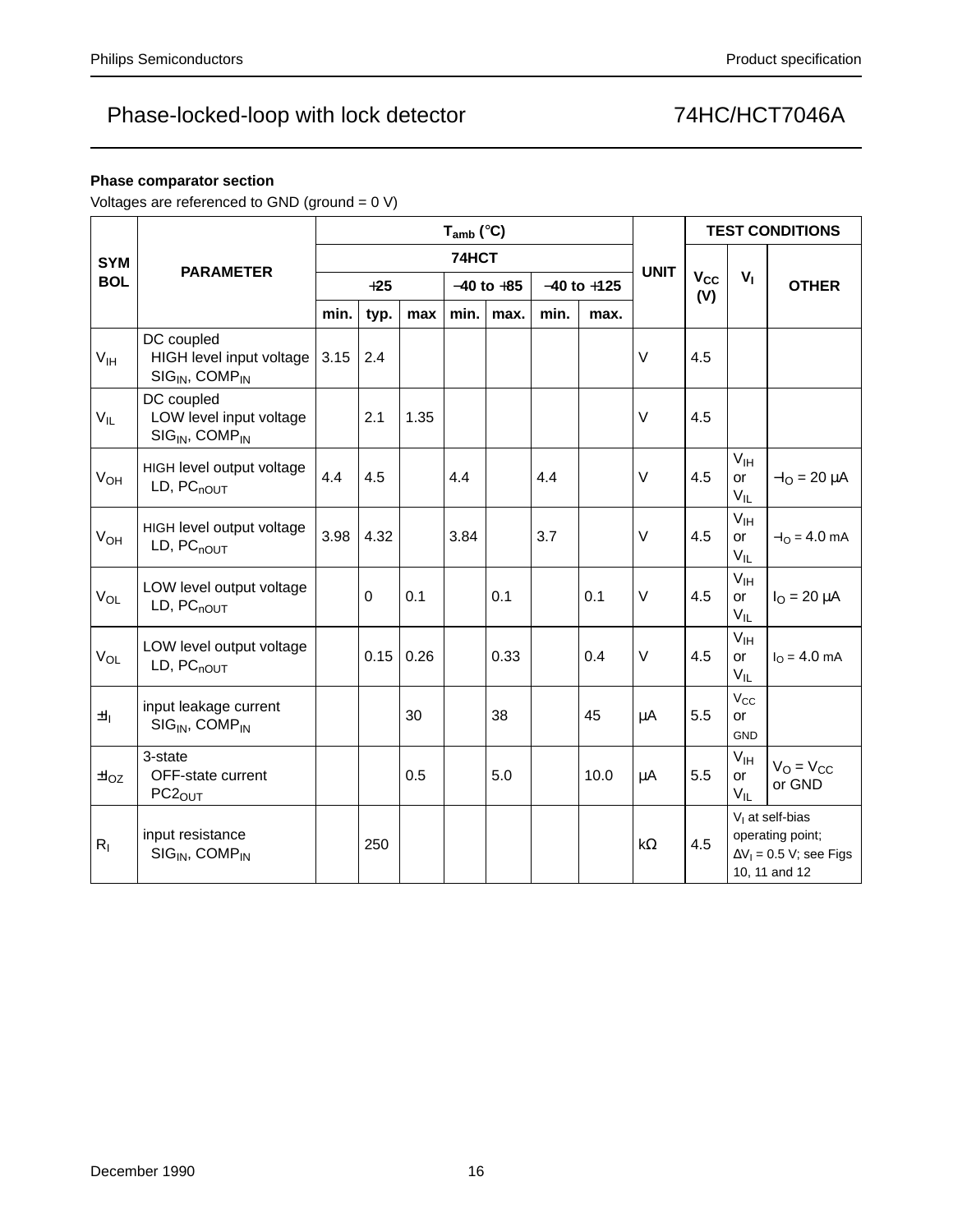### **DC CHARACTERISTICS FOR 74HCT**

### **VCO section**

Voltages are referenced to GND (ground = 0 V)

|                    |                                                              | $T_{amb}$ ( $°C$ ) |      |             |       |                                   |      |      |             | <b>TEST CONDITIONS</b>       |                                   |                                                                                   |  |
|--------------------|--------------------------------------------------------------|--------------------|------|-------------|-------|-----------------------------------|------|------|-------------|------------------------------|-----------------------------------|-----------------------------------------------------------------------------------|--|
|                    |                                                              |                    |      |             | 74HCT |                                   |      |      |             |                              |                                   |                                                                                   |  |
| <b>SYMBOL</b>      | <b>PARAMETER</b>                                             | $+25$              |      |             |       | $-40$ to $+125$<br>$-40$ to $+85$ |      |      | <b>UNIT</b> | <b>V<sub>cc</sub></b><br>(V) | $V_{I}$                           | <b>OTHER</b>                                                                      |  |
|                    |                                                              | min.               | typ. | max.        | min.  | max.                              | min. | max. |             |                              |                                   |                                                                                   |  |
| V <sub>IH</sub>    | <b>HIGH level input</b><br>voltage<br><b>INH</b>             | 2.0                | 1.6  |             | 2.0   |                                   | 2.0  |      | $\vee$      | 4.5<br>to<br>5.5             |                                   |                                                                                   |  |
| $V_{IL}$           | LOW level input<br>voltage<br><b>INH</b>                     |                    | 1.2  | 0.8         |       | 0.8                               |      | 0.8  | $\vee$      | 4.5<br>to<br>5.5             |                                   |                                                                                   |  |
| $V_{OH}$           | HIGH level output<br>voltage<br><b>VCO<sub>OUT</sub></b>     | 4.4                | 4.5  |             | 4.4   |                                   | 4.4  |      | V           | 4.5                          | $V_{\text{IH}}$<br>or<br>$V_{IL}$ | $-IO = 20 \mu A$                                                                  |  |
| $V_{OH}$           | HIGH level output<br>voltage<br><b>VCO<sub>OUT</sub></b>     | 3.98               | 4.32 |             | 3.84  |                                   | 3.7  |      | $\vee$      | 4.5                          | $V_{\text{IH}}$<br>or<br>$V_{IL}$ | $-IO = 4.0$ mA                                                                    |  |
| $V_{OL}$           | LOW level output<br>voltage<br><b>VCO<sub>OUT</sub></b>      |                    | 0    | 0.1         |       | 0.1                               |      | 0.1  | $\vee$      | 4.5                          | V <sub>IH</sub><br>or<br>$V_{IL}$ | $IO = 20 \mu A$                                                                   |  |
| V <sub>OL</sub>    | LOW level output<br>voltage<br><b>VCO<sub>OUT</sub></b>      |                    | 0.15 | 0.26        |       | 0.33                              |      | 0.4  | $\vee$      | 4.5                          | V <sub>IH</sub><br>or<br>$V_{IL}$ | $IO = 4.0 mA$                                                                     |  |
| $V_{OL}$           | LOW level output<br>voltage C1A, C1B<br>(test purposes only) |                    |      | 0.40        |       | 0.47                              |      | 0.54 | $\vee$      | 4.5                          | $V_{IH}$<br><b>or</b><br>$V_{IL}$ | $I_{O} = 4.0$ mA                                                                  |  |
| $\pm I_1$          | input leakage<br>current<br>INH, VCO <sub>IN</sub>           |                    |      | 0.1         |       | 1.0                               |      | 1.0  | $\mu$ A     | 5.5                          | $V_{\rm CC}$<br>or<br><b>GND</b>  |                                                                                   |  |
| R1                 | resistor range                                               | 3.0                |      | 300         |       |                                   |      |      | $k\Omega$   | 4.5                          |                                   | note 1                                                                            |  |
| R2                 | resistor range                                               | 3.0                |      | 300         |       |                                   |      |      | k $\Omega$  | 4.5                          |                                   | note 1                                                                            |  |
| C <sub>1</sub>     | capacitor range                                              | 40                 |      | no<br>limit |       |                                   |      |      | pF          | 4.5                          |                                   |                                                                                   |  |
| V <sub>VCOIN</sub> | operating voltage<br>range at VCO <sub>IN</sub>              | 1.1                |      | 3.4         |       |                                   |      |      | $\vee$      | 4.5                          |                                   | over the range<br>specified for<br>$R1$ :<br>for linearity see<br>Figs 18 and 19. |  |

### **Note**

1. The parallel value of R1 and R2 should be more than 2.7 kΩ. Optimum performance is achieved when R1 and/or R2 are/is > 10 k $\Omega$ .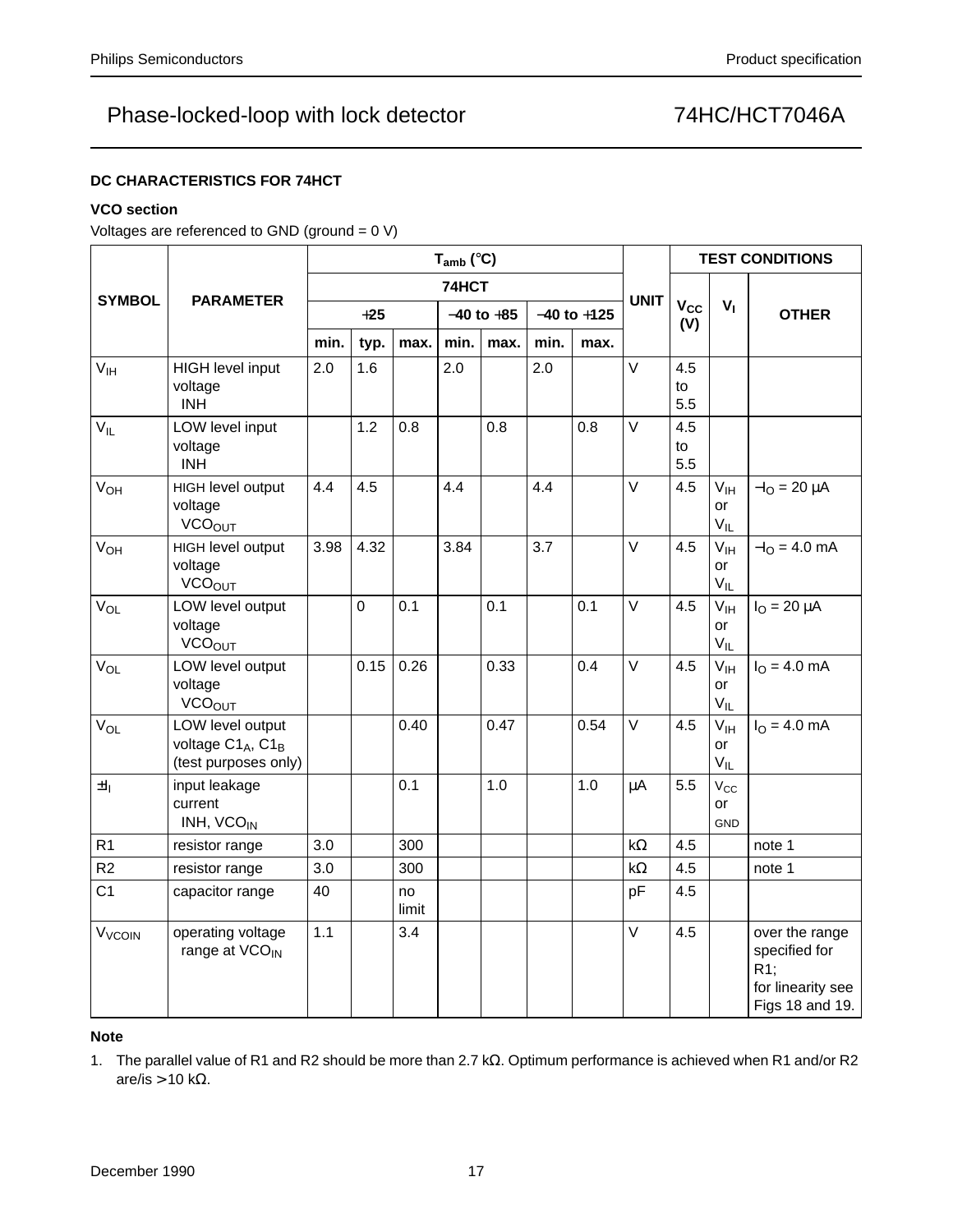### **Demodulator section**

Voltages are referenced to GND (ground = 0 V)

|               |                                                            |       |       |      | $T_{amb}$ (°C) |                | <b>TEST CONDITIONS</b> |                 |             |                     |                                                                                                       |  |
|---------------|------------------------------------------------------------|-------|-------|------|----------------|----------------|------------------------|-----------------|-------------|---------------------|-------------------------------------------------------------------------------------------------------|--|
| <b>SYMBOL</b> |                                                            | 74HCT |       |      |                |                |                        |                 | <b>UNIT</b> |                     |                                                                                                       |  |
|               | <b>PARAMETER</b>                                           |       | $+25$ |      |                | $-40$ to $+85$ |                        | $-40$ to $+125$ |             | $V_{\rm CC}$<br>(V) | <b>OTHER</b>                                                                                          |  |
|               |                                                            | min.  | typ.  | max. | min.           | max.           | min.                   | max.            |             |                     |                                                                                                       |  |
| $R_{S}$       | resistor range                                             | 50    |       | 300  |                |                |                        |                 | $k\Omega$   | 4.5                 | at $R_S > 300$ k $\Omega$ the<br>leakage current can<br>influence V <sub>DEMOUT</sub>                 |  |
| <b>VOFF</b>   | offset voltage<br>VCO <sub>IN</sub> to V <sub>DEMOUT</sub> |       | ±20   |      |                |                |                        |                 | mV          | 4.5                 | $V_1 = V_{VCOIN} = 1/2$<br>V <sub>CC</sub> ; values taken<br>over R <sub>S</sub> range;<br>see Fig.13 |  |
| $R_D$         | dynamic output<br>resistance at $DEM_{OUT}$                |       | 25    |      |                |                |                        |                 | Ω           | 4.5                 | $VDEMOUT = 1/2 VCC$                                                                                   |  |

### **AC CHARACTERISTICS FOR 74HCT**

### **Phase comparator section**

GND = 0 V;  $t_r = t_f = 6$  ns;  $C_L = 50$  pF

|                                     |                                                                                                    |       |                |      |                | <b>TEST</b><br><b>CONDITIONS</b> |                 |      |    |                 |                  |
|-------------------------------------|----------------------------------------------------------------------------------------------------|-------|----------------|------|----------------|----------------------------------|-----------------|------|----|-----------------|------------------|
| <b>SYMBOL</b>                       | <b>PARAMETER</b>                                                                                   |       |                |      |                | <b>UNIT</b>                      |                 |      |    |                 |                  |
|                                     |                                                                                                    | $+25$ |                |      | $-40$ to $+85$ |                                  | $-40$ to $+125$ |      |    | $V_{CC}$<br>(V) | <b>OTHER</b>     |
|                                     |                                                                                                    | min.  | typ.           | max. | min.           | max.                             | min.            | max. |    |                 |                  |
| t <sub>PHL</sub> / t <sub>PLH</sub> | propagation delay<br>$SIGIN$ , COMP <sub>IN</sub><br>to $PC1OUT$                                   |       | 21             | 40   |                | 50                               |                 | 60   | ns | 4.5             | <b>Fig.14</b>    |
| $t_{PZH}/t_{PZL}$                   | 3-state output enable<br>time SIG <sub>IN</sub> , COMP <sub>IN</sub><br>to PC2 <sub>OUT</sub>      |       | 27             | 56   |                | 70                               |                 | 84   | ns | 4.5             | Fig. 15          |
| $t_{PHZ}/t_{PLZ}$                   | 3-state output disable<br>time $SIG_{IN}$ , COMP <sub>IN</sub><br>to $PC2_{OUT}$                   |       | 35             | 65   |                | 81                               |                 | 98   | ns | 4.5             | Fig. 15          |
| $t$ THL $/$ $t$ TLH                 | output transition time                                                                             |       | $\overline{7}$ | 15   |                | 19                               |                 | 22   | ns | 4.5             | <b>Fig.14</b>    |
| $V_{I(p-p)}$                        | AC coupled input sensitivity<br>(peak-to-peak value) at<br>SIG <sub>IN</sub> or COMP <sub>IN</sub> |       | 15             |      |                |                                  |                 |      | mV | 4.5             | $f_i =$<br>1 MHz |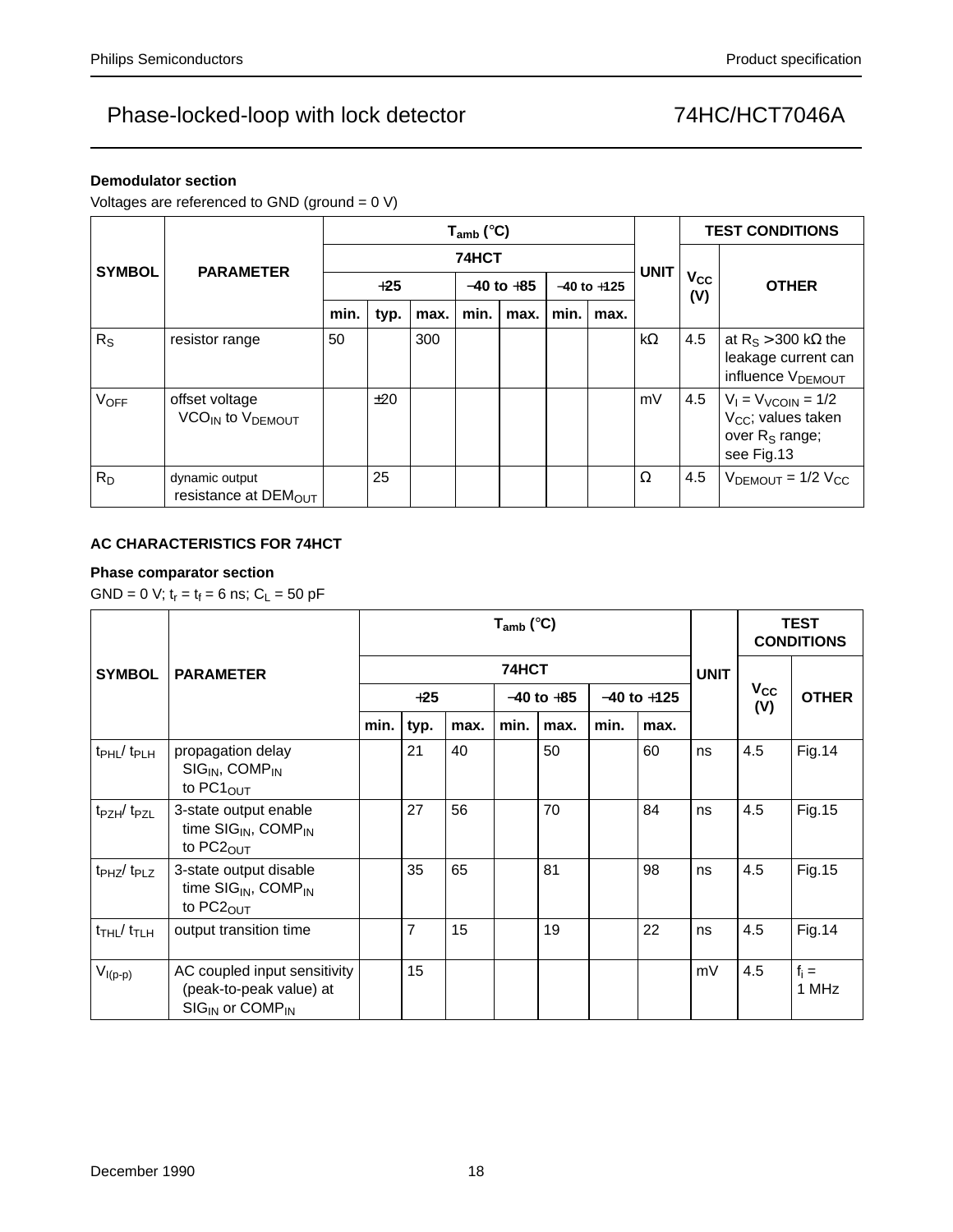### **VCO section**

GND = 0 V;  $t_r = t_f = 6$  ns;  $C_L = 50$  pF

|                         |                                                   |       |      |      | $T_{amb}$ (°C) |             | <b>TEST CONDITIONS</b> |                 |            |                     |                                                                                                                                     |
|-------------------------|---------------------------------------------------|-------|------|------|----------------|-------------|------------------------|-----------------|------------|---------------------|-------------------------------------------------------------------------------------------------------------------------------------|
|                         |                                                   |       |      |      | 74HCT          | <b>UNIT</b> |                        |                 |            |                     |                                                                                                                                     |
| <b>SYMBOL</b>           | <b>PARAMETER</b>                                  | $+25$ |      |      | $-40$ to $+85$ |             |                        | $-40$ to $+125$ |            | $V_{\rm CC}$<br>(V) | <b>OTHER</b>                                                                                                                        |
|                         |                                                   | min.  | typ. | max. | typ.           | max.        | min.                   | max.            |            |                     |                                                                                                                                     |
| $\Delta f/T$            | frequency stability<br>with temperature<br>change |       |      |      | 0.15           |             |                        |                 | %/K        | 4.5                 | $V_1 = V_{\text{COIN}}$ within<br>recommended<br>range;<br>$R1 = 100 k\Omega$ ;<br>$R2 = \infty$ ;<br>$C1 = 100$ pf;<br>see Fig.16b |
| $f_{o}$                 | VCO centre frequency<br>(duty factor = $50\%$ )   | 11.0  | 17.0 |      |                |             |                        |                 | <b>MHz</b> | 4.5                 | $V_{VCOIN}$ = 1/2 $V_{CC}$ ;<br>$R1 = 3 k\Omega$ ; $R2 = \infty$ ;<br>$C1 = 40 pF;$<br>see Fig.17                                   |
| $\Delta f_{VCO}$        | VCO frequency<br>linearity                        |       | 0.4  |      |                |             |                        |                 | $\%$       | 4.5                 | $R1 = 100 k\Omega$ ;<br>$R2 = \infty$ ;<br>$C1 = 100 pF$ ; see<br>Figs 18 and 19                                                    |
| $\delta$ <sub>VCO</sub> | duty factor at VCO <sub>OUT</sub>                 |       | 50   |      |                |             |                        |                 | $\%$       | 4.5                 |                                                                                                                                     |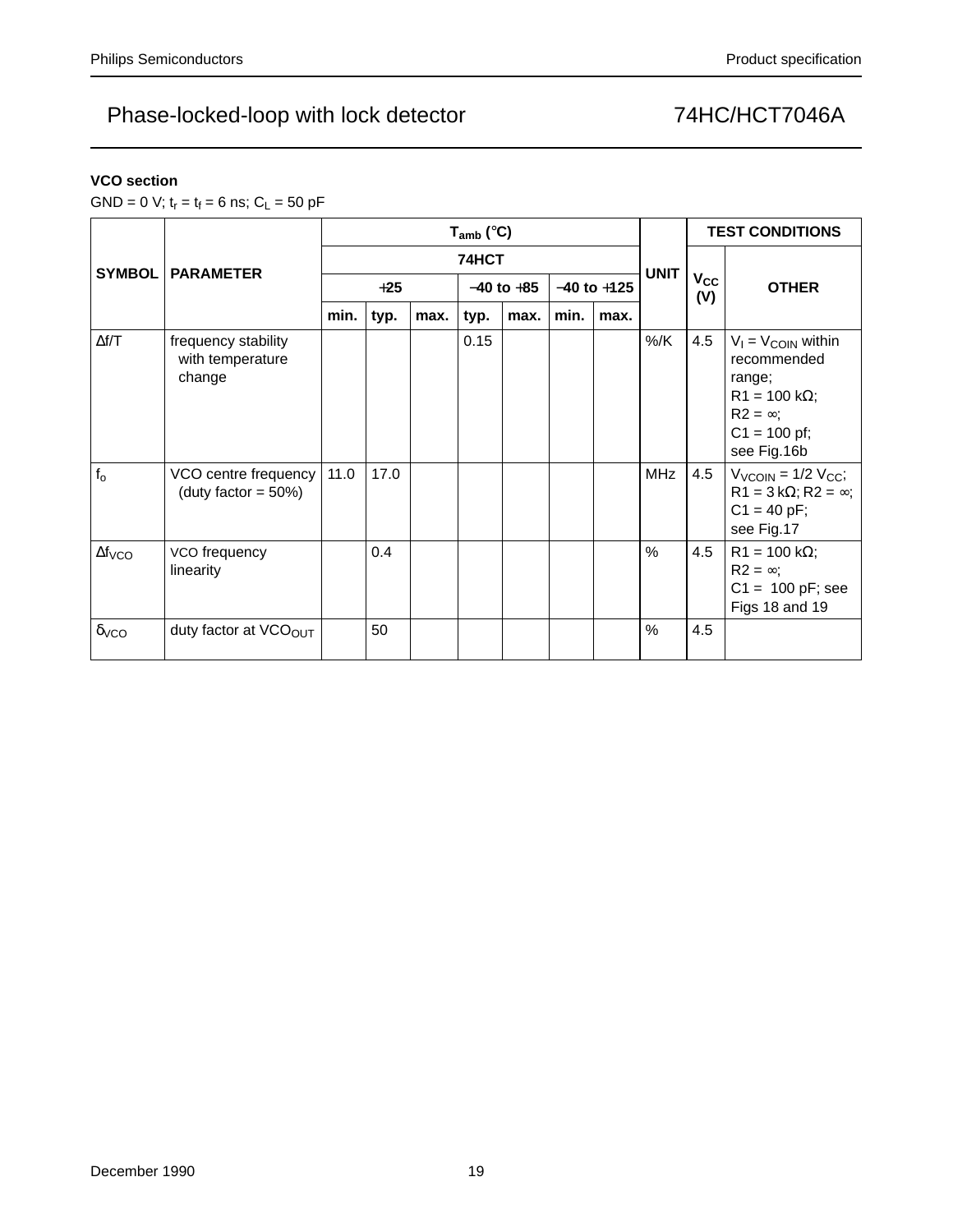7296034.1

 $V_{CC}$  = 3.0 V

 $4.5V$ 

 $6.0V$ 

 $V_1(V)$ 

 $1/2$   $V_{CC}$ +0.25

7296036.1

 $1/2$   $V_{CC}$ +2

Vycoln<sup>(V)</sup>



### **FIGURE REFERENCES FOR DC CHARACTERISTICS**



Fig.12 Input current at  $SIG_{IN}$ , COMP<sub>IN</sub> with  $\Delta V_1 = 0.5$  V at self-bias point.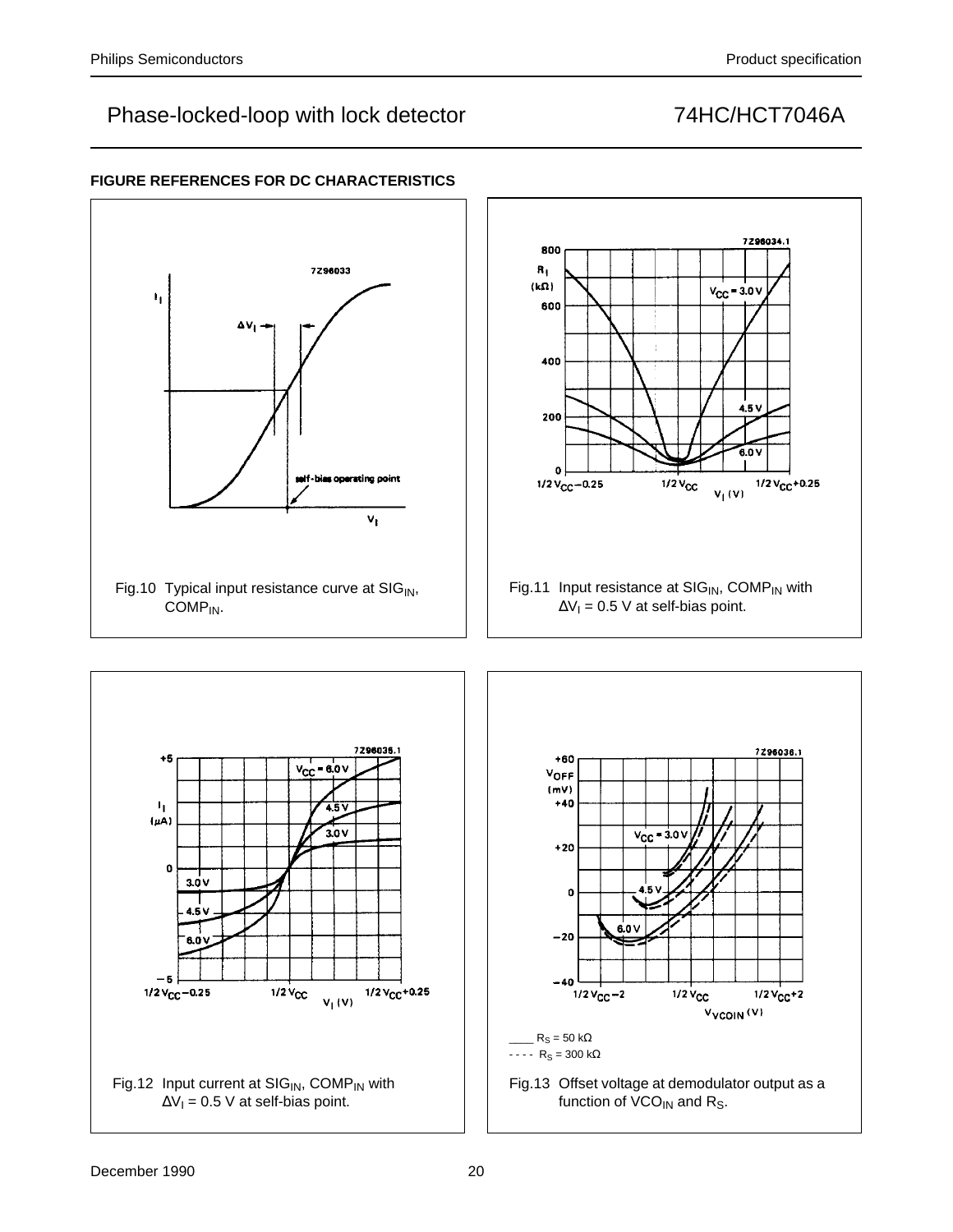### **AC WAVEFORMS**



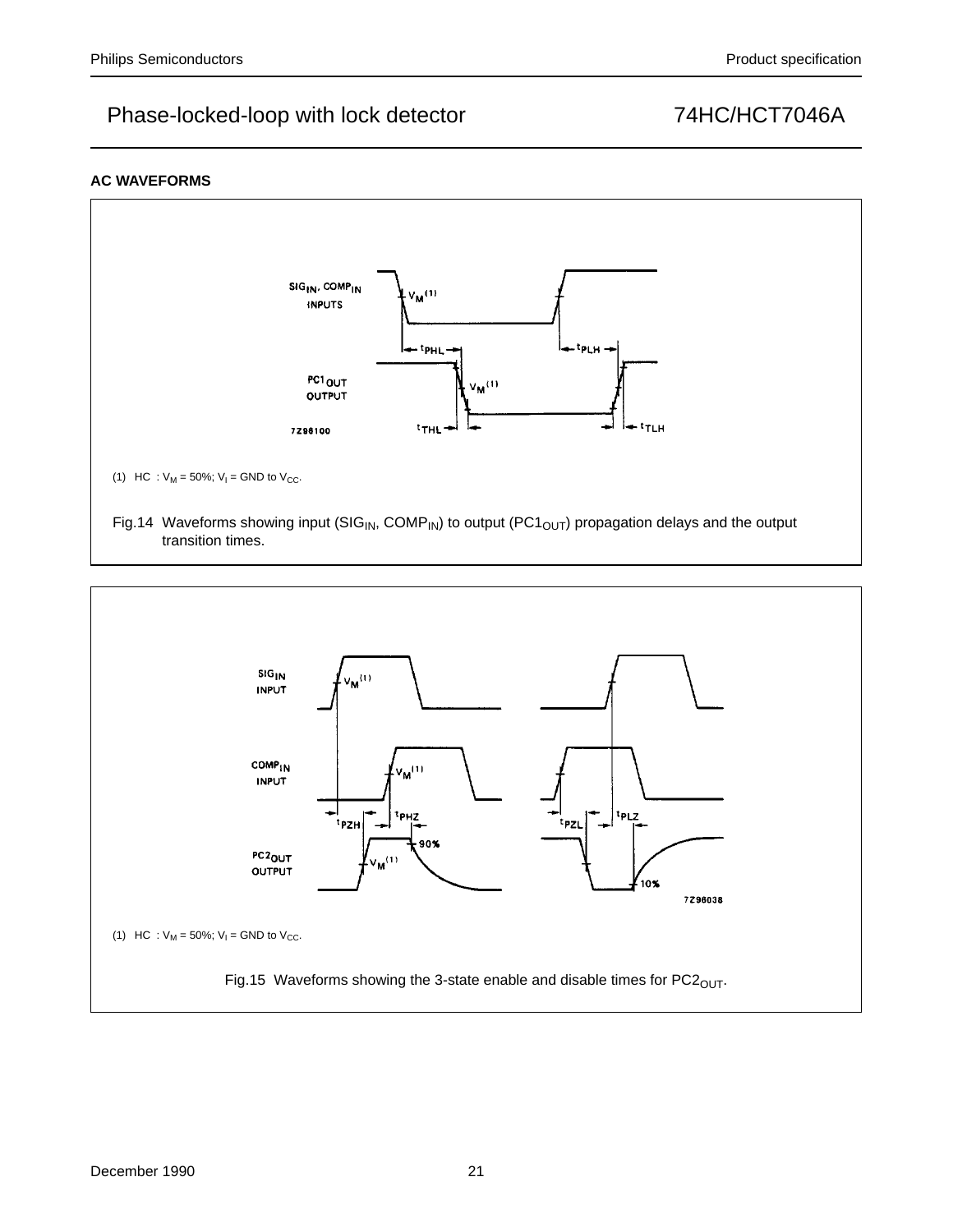December 1990 December 1990 22



Product specification Product specification

 $\overline{5}$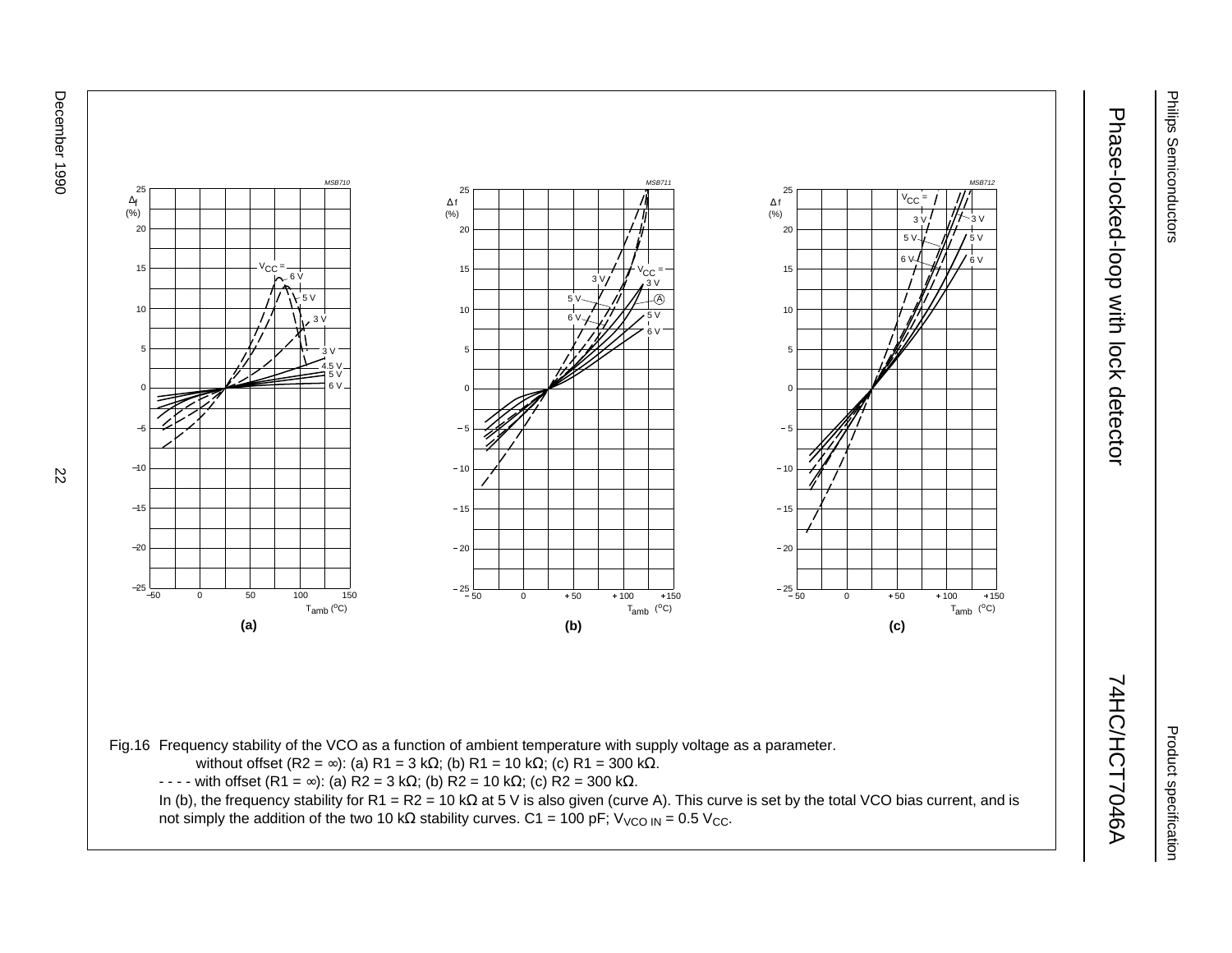### **AC WAVEFORMS**

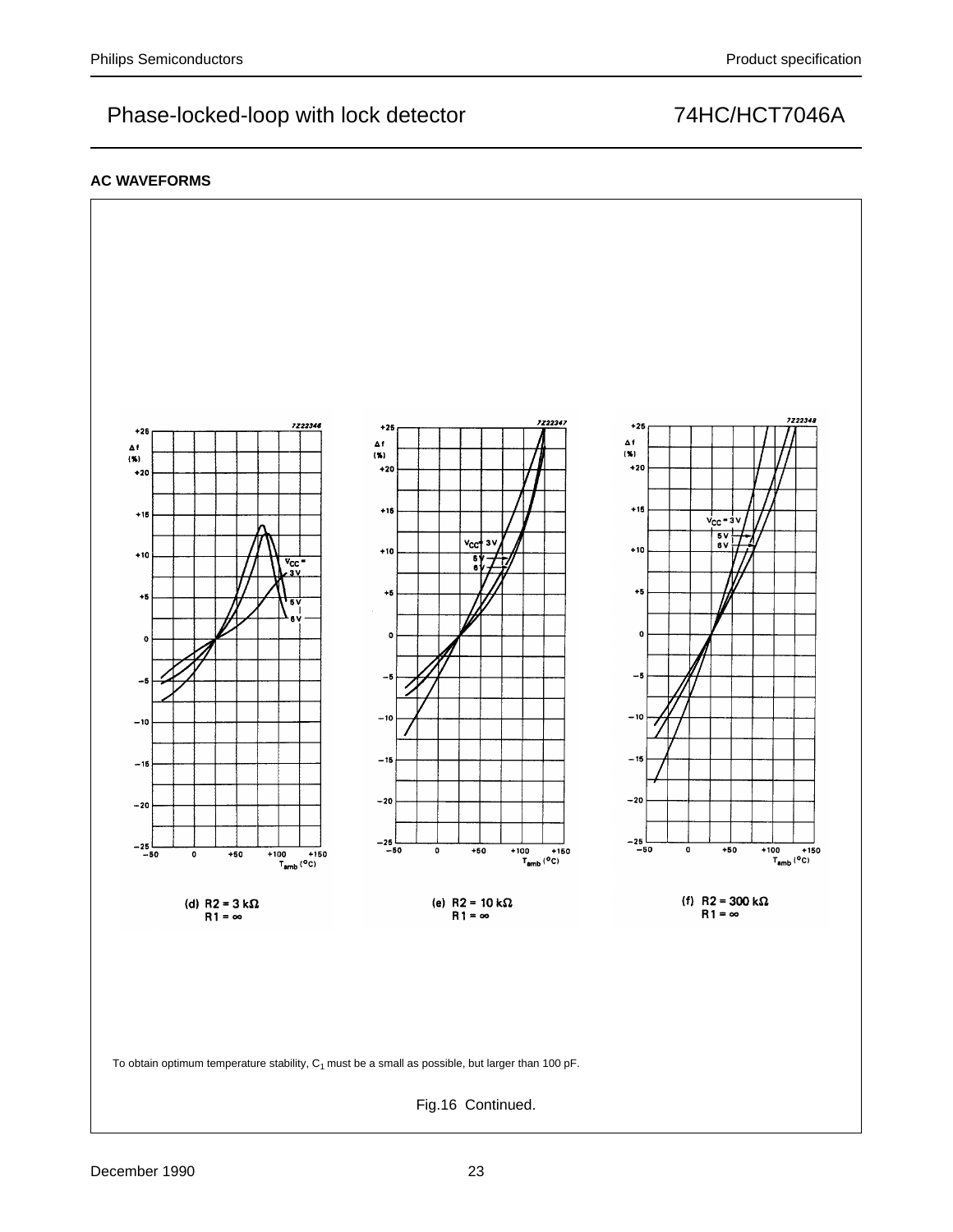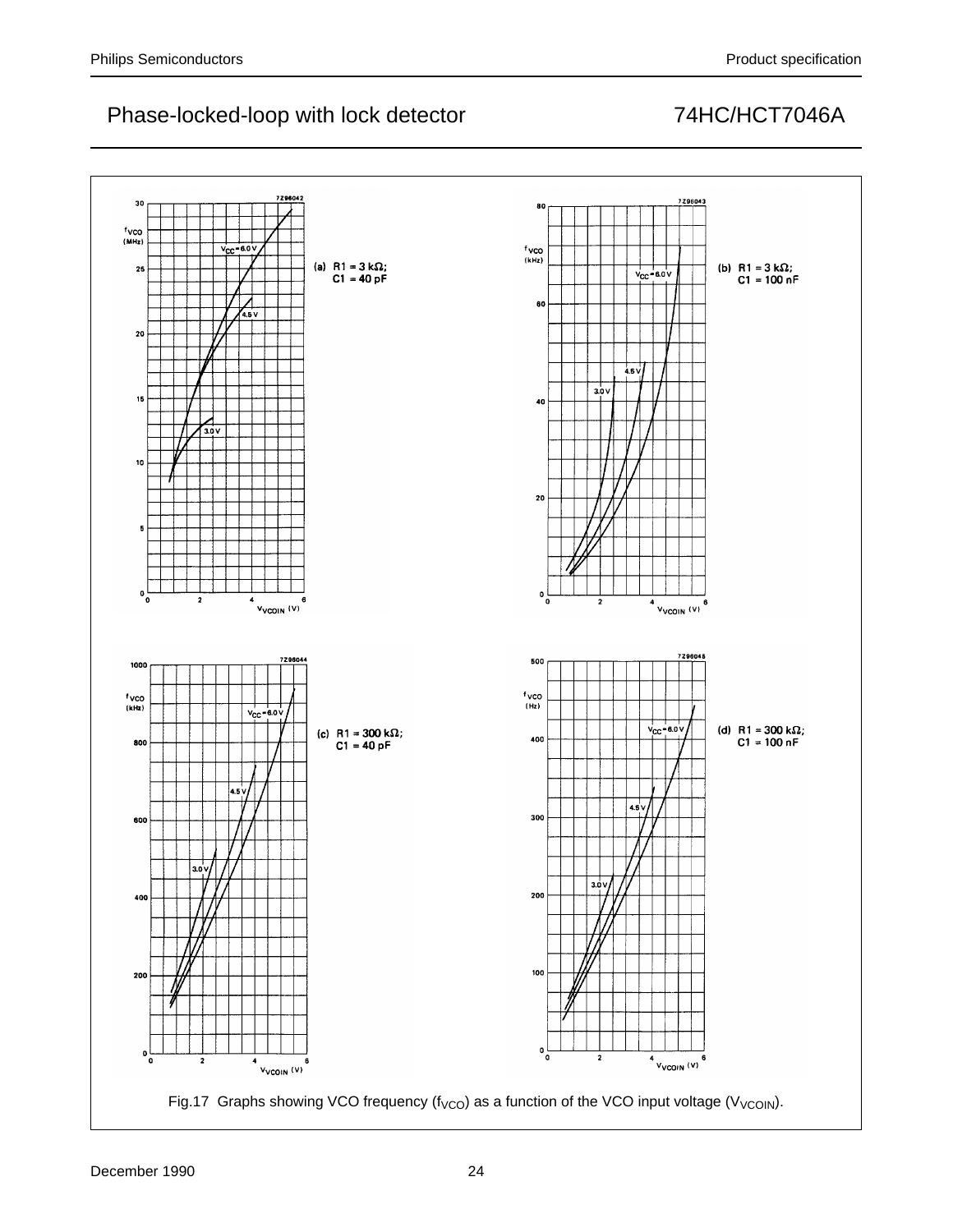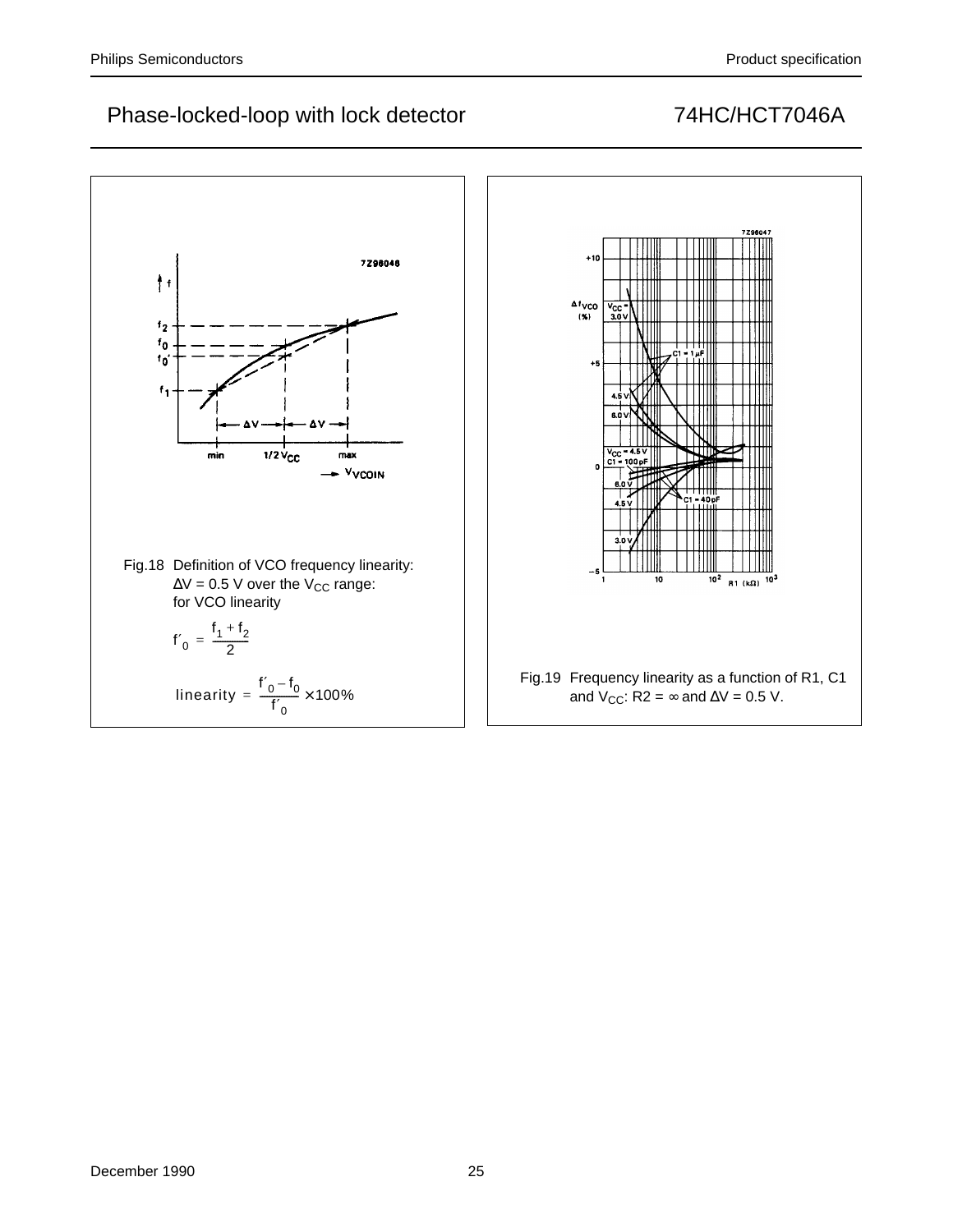

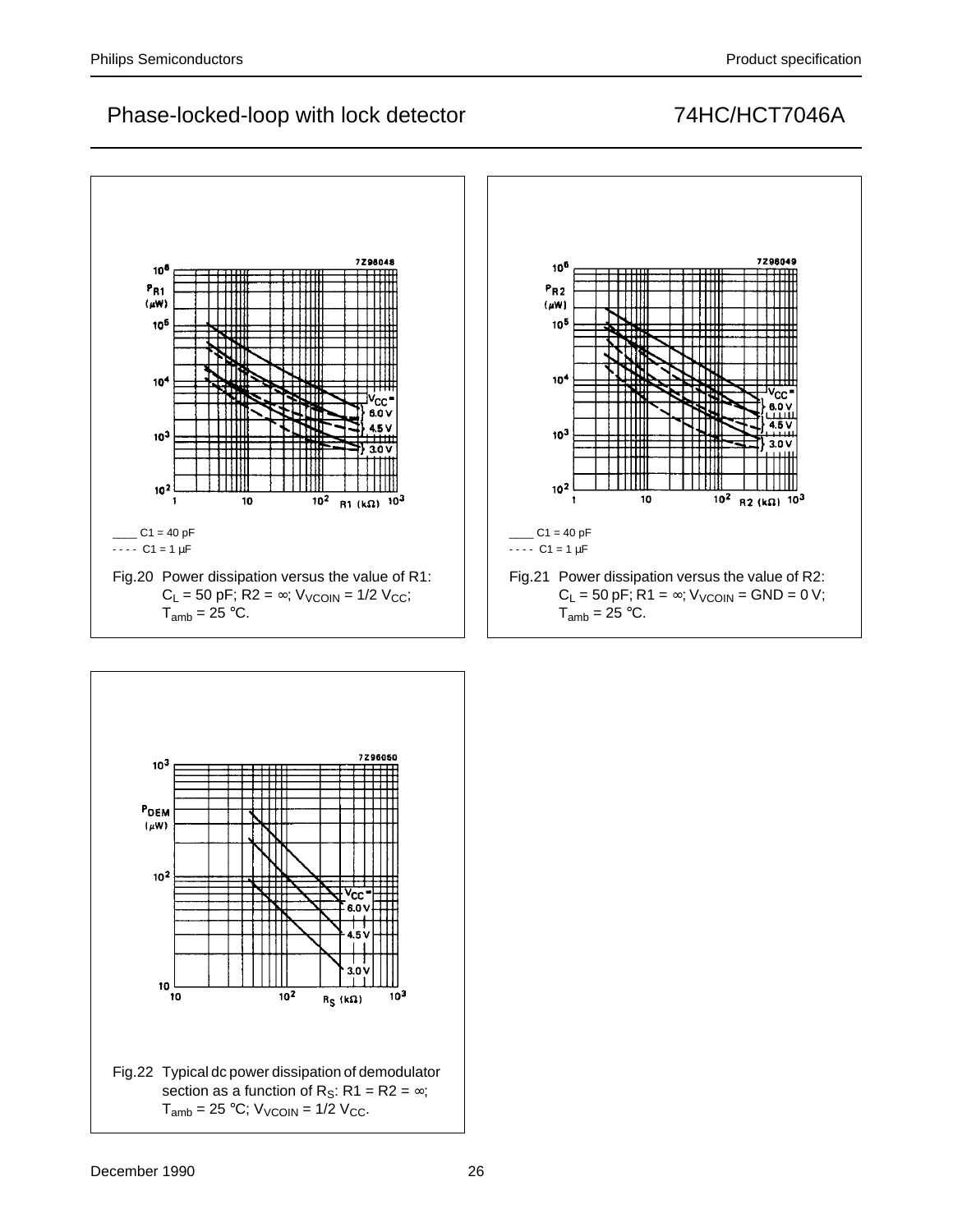### **APPLICATION INFORMATION**

This information is a guide for the approximation of values of external components to be used with the 74HC/HCT7046 in a phase-lock-loop system.

References should be made to Figs 27, 28 and 29 as indicated in the table.

Values of the selected components should be within the following ranges**:**

- R1 between 3 k $\Omega$  and 300 k $\Omega$ ;
- R2 between 3 k $\Omega$  and 300 k $\Omega$ ;
- $R1 + R2$  parallel value > 2.7 kΩ;
- C1 greater than 40 pF.

| <b>SUBJECT</b>                           | <b>PHASE</b><br><b>COMPARATOR</b> | <b>DESIGN CONSIDERATIONS</b>                                                                                                                                                                                                          |  |  |  |  |  |  |
|------------------------------------------|-----------------------------------|---------------------------------------------------------------------------------------------------------------------------------------------------------------------------------------------------------------------------------------|--|--|--|--|--|--|
|                                          |                                   | VCO frequency characteristic                                                                                                                                                                                                          |  |  |  |  |  |  |
| VCO frequency<br>without extra<br>offset | PC1, PC2                          | With R2 = $\infty$ and R1 within the range 3 k $\Omega$ < R1 < 300 k $\Omega$ , the characteristics<br>of the VCO operation will be as shown in Fig. 23.<br>(Due to R1, C1 time constant a small offset remains when $R2 = \infty$ .) |  |  |  |  |  |  |
|                                          |                                   | 7296051.1<br>tyco                                                                                                                                                                                                                     |  |  |  |  |  |  |
|                                          |                                   | f <sub>max</sub><br>2f.<br>due to<br>$t_{\alpha}$<br>$R_1, C_1$<br><sup>f</sup> min<br>0.9V<br>$1/2V_{CC}$<br>$V_{CC} - 0.9V$ $V_{CC}$<br><b>VCO<sub>IN</sub></b>                                                                     |  |  |  |  |  |  |
|                                          |                                   | Fig. 23 Frequency characteristic of VCO operating without offset:<br>$f_0$ = centre frequency; $2f_L$ = frequency lock range.                                                                                                         |  |  |  |  |  |  |
|                                          |                                   | Selection of R1 and C1                                                                                                                                                                                                                |  |  |  |  |  |  |
|                                          | PC <sub>1</sub>                   | Given f <sub>o</sub> , determine the values of R1 and C1 using Fig.27.                                                                                                                                                                |  |  |  |  |  |  |
|                                          | PC <sub>2</sub>                   | Given $f_{\text{max}}$ and $f_o$ , determine the values of R1 and C1 using Fig.27,<br>use Fig.29 to obtain $2f_L$ and then use this to calculate $f_{min}$ .                                                                          |  |  |  |  |  |  |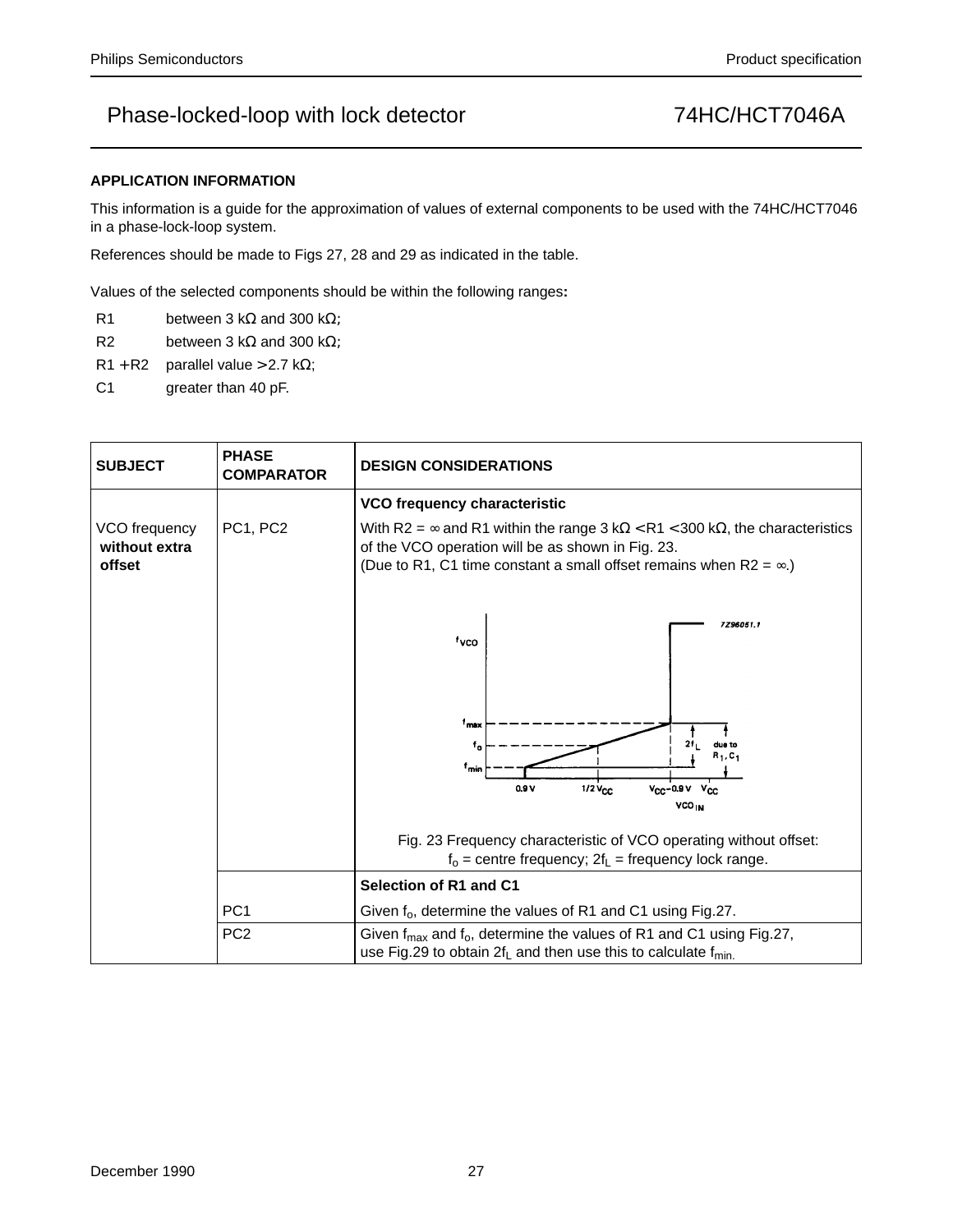| <b>SUBJECT</b>                        | <b>PHASE</b><br><b>COMPARATOR</b> | <b>DESIGN CONSIDERATIONS</b>                                                                                                                                                                                                                                                |  |  |  |  |  |  |  |
|---------------------------------------|-----------------------------------|-----------------------------------------------------------------------------------------------------------------------------------------------------------------------------------------------------------------------------------------------------------------------------|--|--|--|--|--|--|--|
|                                       |                                   | VCO frequency characteristic                                                                                                                                                                                                                                                |  |  |  |  |  |  |  |
| VCO frequency<br>with extra<br>offset | PC1, PC2                          | With R1 and R2 within the ranges $3 k\Omega < R1 < 300 k\Omega$ , $3 k\Omega < R2 < 300 k\Omega$ ,<br>the characteristics of the VCO operation will be as shown in Fig. 24.                                                                                                 |  |  |  |  |  |  |  |
|                                       |                                   | fyco<br>7296052.1                                                                                                                                                                                                                                                           |  |  |  |  |  |  |  |
|                                       |                                   | $^{\mathsf{f}}$ max<br>2 <sub>1</sub><br>۴.<br>due to<br>$R_1, C_1$<br>f <sub>min</sub><br>†off                                                                                                                                                                             |  |  |  |  |  |  |  |
|                                       |                                   | due to<br>$R_2, C_1$                                                                                                                                                                                                                                                        |  |  |  |  |  |  |  |
|                                       |                                   | $V_{CC}$ -0.9 $V_{CC}$<br>0.9V<br>$1/2V_{CC}$<br>VCO <sub>IN</sub>                                                                                                                                                                                                          |  |  |  |  |  |  |  |
|                                       |                                   | Fig. 24 Frequency characteristic of VCO operating with offset:<br>$f_0$ = centre frequency; $2f_L$ = frequency lock range.                                                                                                                                                  |  |  |  |  |  |  |  |
|                                       |                                   | Selection of R1, R2 and C1                                                                                                                                                                                                                                                  |  |  |  |  |  |  |  |
|                                       | PC1, PC2                          | Given $f_0$ and $f_L$ , determine the value of product R1C1 by using Fig.29.<br>Calculate $f_{off}$ from the equation $f_{off} = f_0 - 1.6f_L$ .<br>Obtain the values of C1 and R2 by using Fig.28.<br>Calculate the value of R1 from the value of C1 and the product R1C1. |  |  |  |  |  |  |  |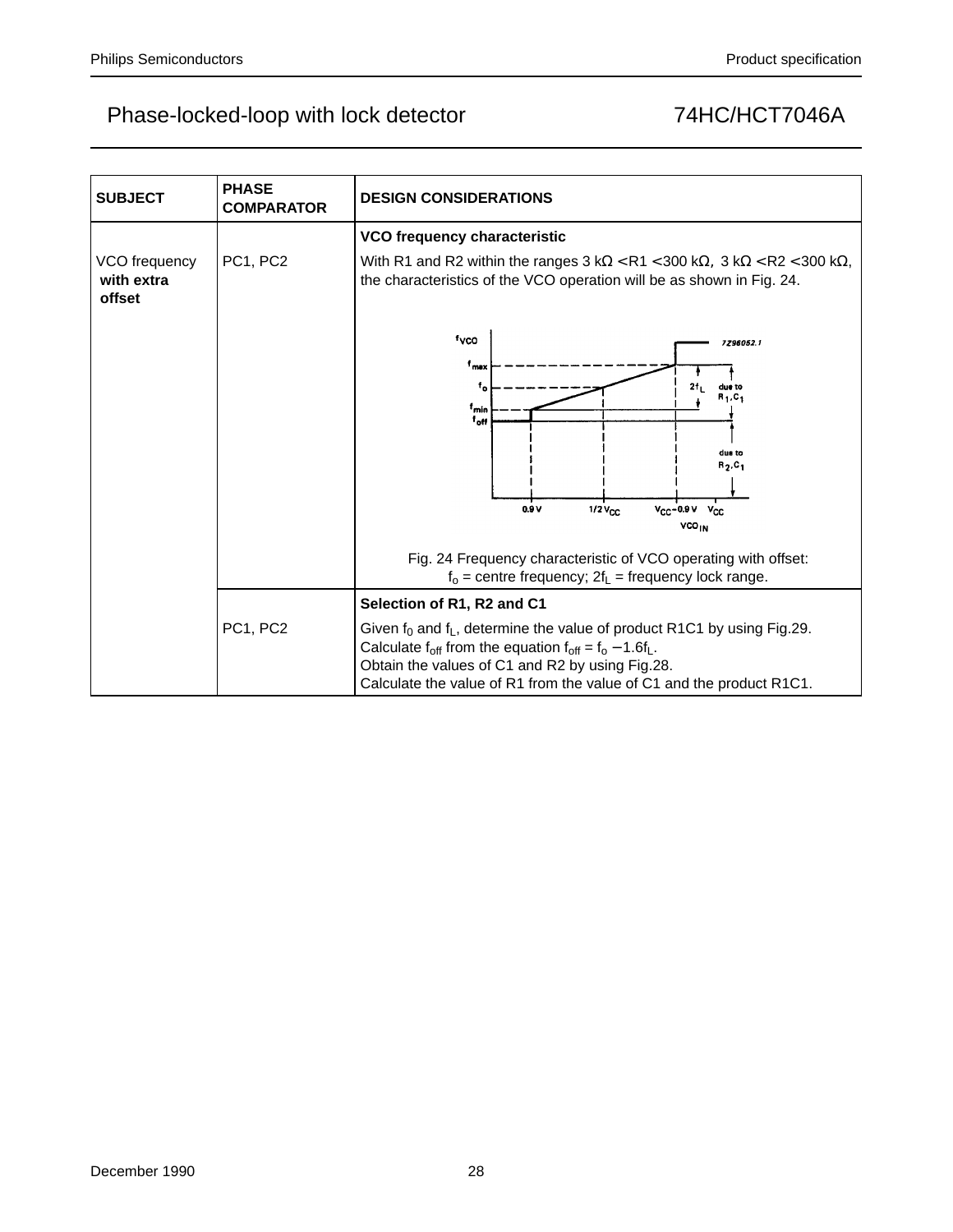| <b>SUBJECT</b>                            | <b>PHASE</b><br>COMPARATOR | <b>DESIGN CONSIDERATIONS</b>                                                                                                                                                                                          |
|-------------------------------------------|----------------------------|-----------------------------------------------------------------------------------------------------------------------------------------------------------------------------------------------------------------------|
| PLL conditions                            | PC <sub>1</sub>            | VCO adjusts to $f_0$ with $\phi_{DEMOUT} = 90^\circ$ and $V_{VCOIN} = 1/2$ V <sub>CC</sub> (see Fig.6).                                                                                                               |
| with no signal at<br>the $SIG_{IN}$ input | PC <sub>2</sub>            | VCO adjusts to $f_0$ with $\phi_{DEMOUT} = -360^\circ$ and $V_{VCOIN}$ = min. (see Fig.8).                                                                                                                            |
| PLL frequency<br>capture range            | PC1, PC2                   | Loop filter component selection                                                                                                                                                                                       |
|                                           |                            | $ F(i\omega) $<br>RЗ<br>-17.<br><b>INPUT</b><br>C2<br>OUTPUT<br>7296053<br>ω                                                                                                                                          |
|                                           |                            | (a) $\tau = R3 \times C2$<br>(b) amplitude characteristic<br>(c) pole-zero diagram<br>Fig. 25 Simple loop filter for PLL without offset; R3 $\geq$ 500 $\Omega$ .                                                     |
|                                           |                            | R3<br>$ F(j\omega) $<br>R4<br><b>INPUT</b><br><b>OUTPUT</b><br>$-1/\tau$ <sub>2</sub> $-1/\tau$<br>C2<br>$R3 + R4$<br>$\boldsymbol{\omega}$<br>$1/\tau_3$ $1/\tau_2$<br>7296054                                       |
|                                           |                            | (a) $\tau$ 1 = R3 x C2;<br>(b) amplitude characteristic<br>(c) pole-zero diagram<br>$\tau$ 2 = R4 x C2;<br>$\tau$ 3 = (R3 + R4) x C2<br>Fig. 26 Simple loop filter for PLL with offset; R3 + R4 $\geq$ 500 $\Omega$ . |
| PLL locks on                              | PC <sub>1</sub>            | yes                                                                                                                                                                                                                   |
| harmonics at<br>centre frequency          | PC <sub>2</sub>            | no                                                                                                                                                                                                                    |
| noise rejection at                        | PC <sub>1</sub>            | high                                                                                                                                                                                                                  |
| signal input                              | PC <sub>2</sub>            | low                                                                                                                                                                                                                   |
| AC ripple content                         | PC <sub>1</sub>            | $f_r = 2f_i$ , large ripple content at $\phi_{DEMOUT} = 90^\circ$                                                                                                                                                     |
| when PLL is<br>locked                     | PC <sub>2</sub>            | $f_r = f_i$ , small ripple content at $\phi_{DEMOUT} = 0^\circ$                                                                                                                                                       |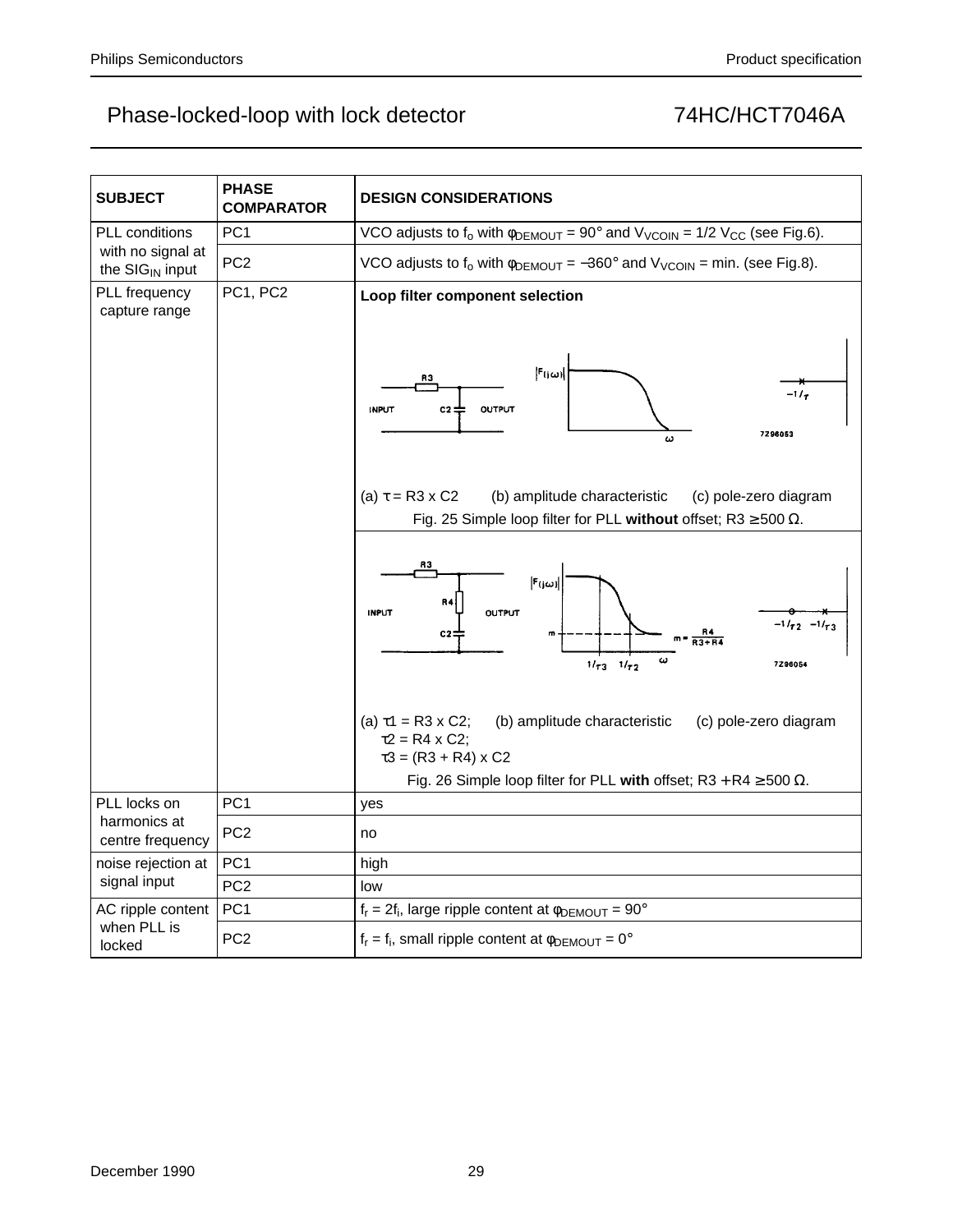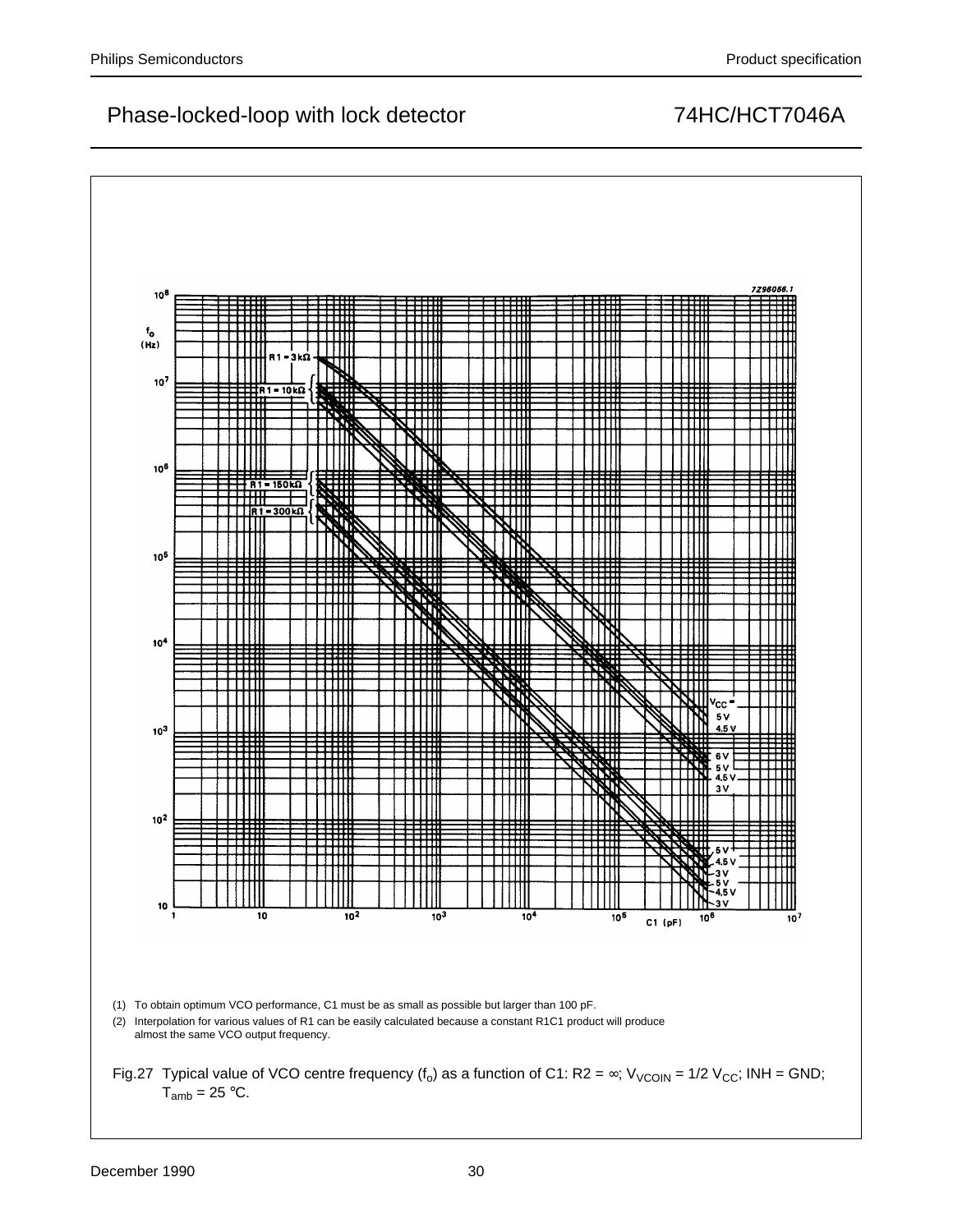### **APPLICATION INFORMATION**

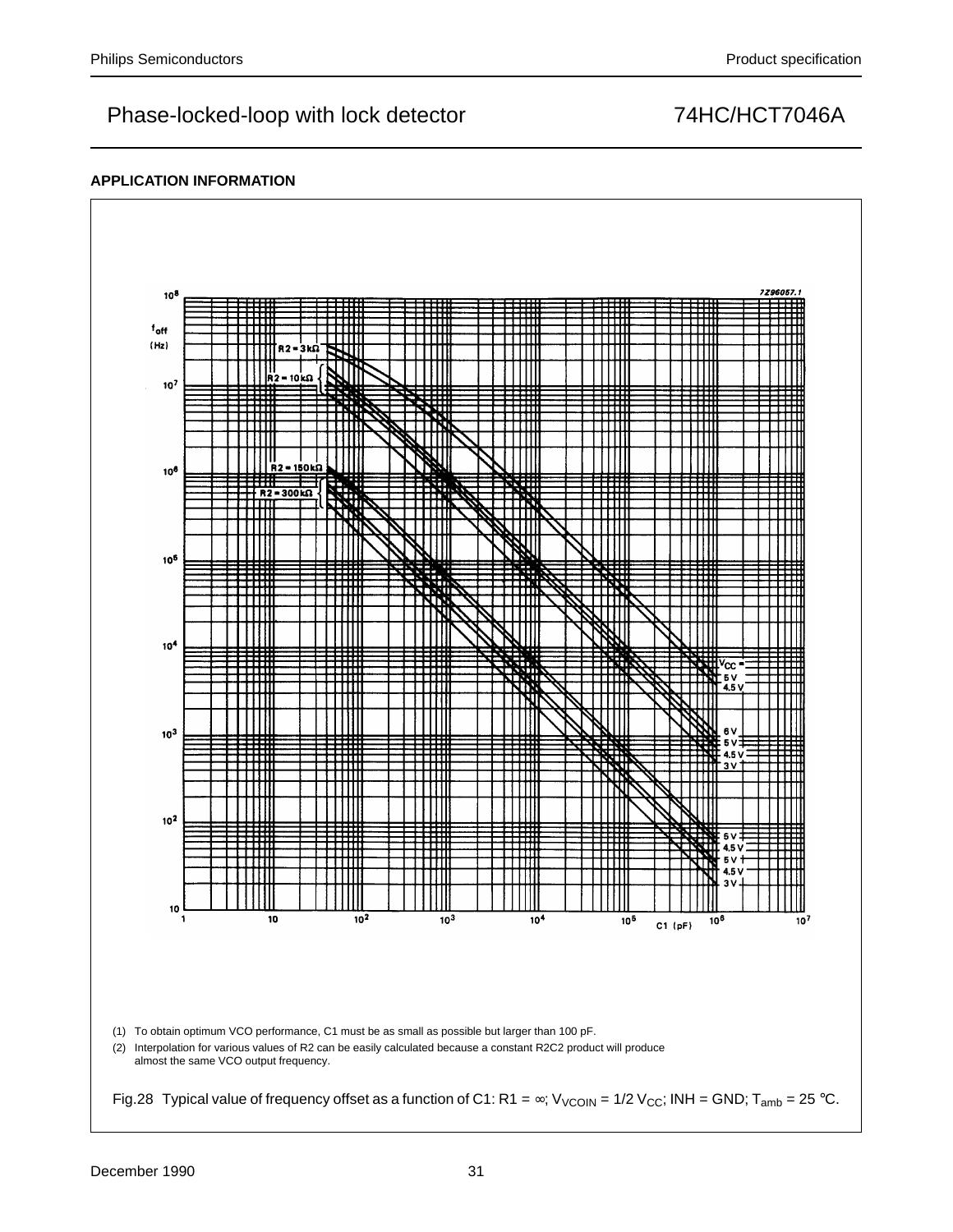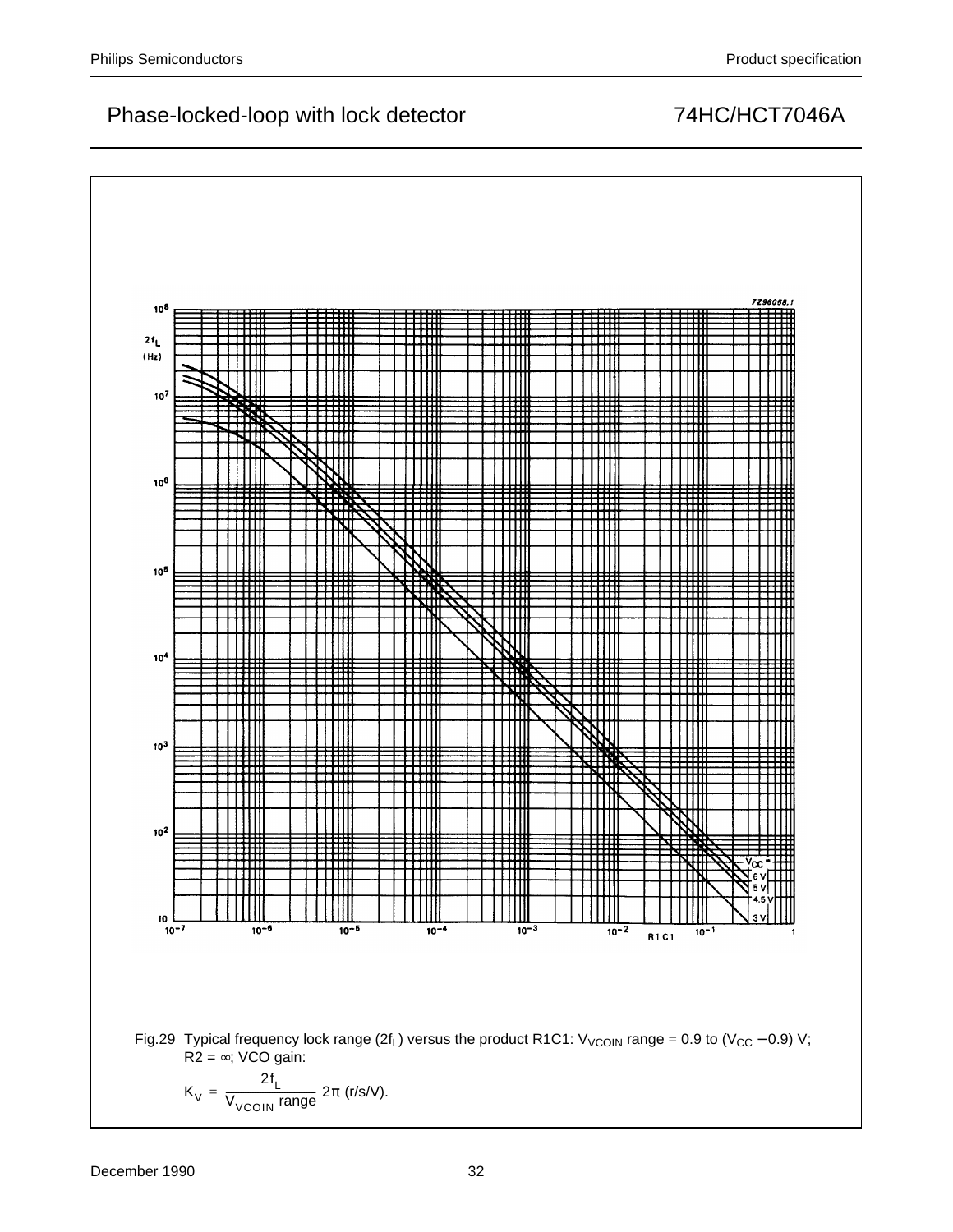

### **Lock-detection circuit**

The built-in lock-detection circuit will only work when used in conjunction with the phase comparator PC2. The lock-indication is derived from the phase error between  $SIG<sub>IN</sub>$  and COMP<sub>IN</sub>. The PC2 has a typical phase error of zero degrees over the entire VCO operating range. However, to remain in-lock the circuit requires some small adjustments. The variation is dependent on the loop parameters and back-lash time (typically 5 ns). Depending on the application, the phase error can be defined as the limit, a phase error of greater magnitude would be considered out-of-lock. An example of an in-lock detection circuit using the "7046A" is shown in Fig.30.

If the PLL is in-lock, only very small pulses will come from the "up" or "down" connections of PC2. These pulses are filtered out by a RC network. A Schmitt trigger produces a steady state level, a HIGH level indicates an in-lock condition and a pulsed output indicates an out-of-lock condition as shown in Fig.31.



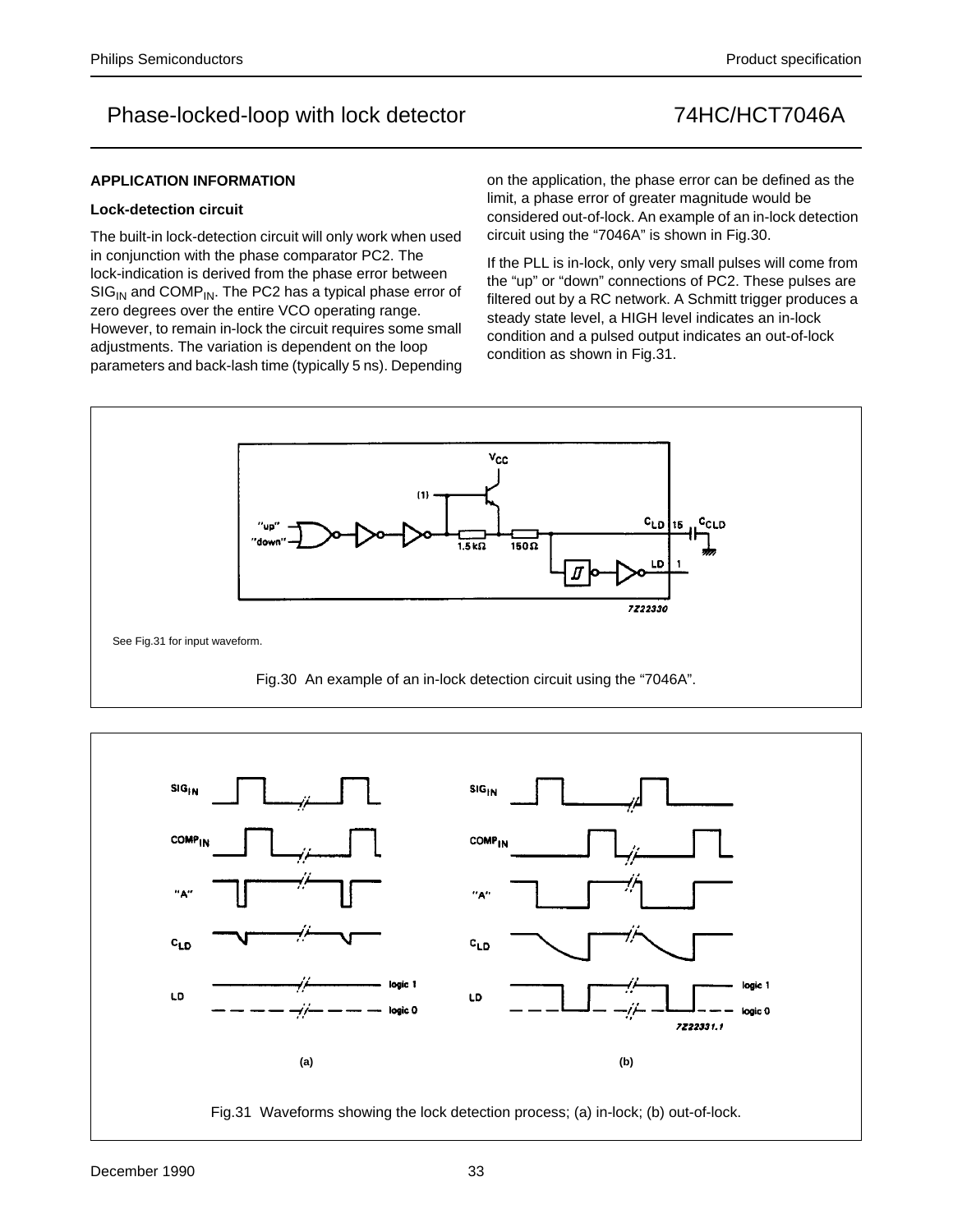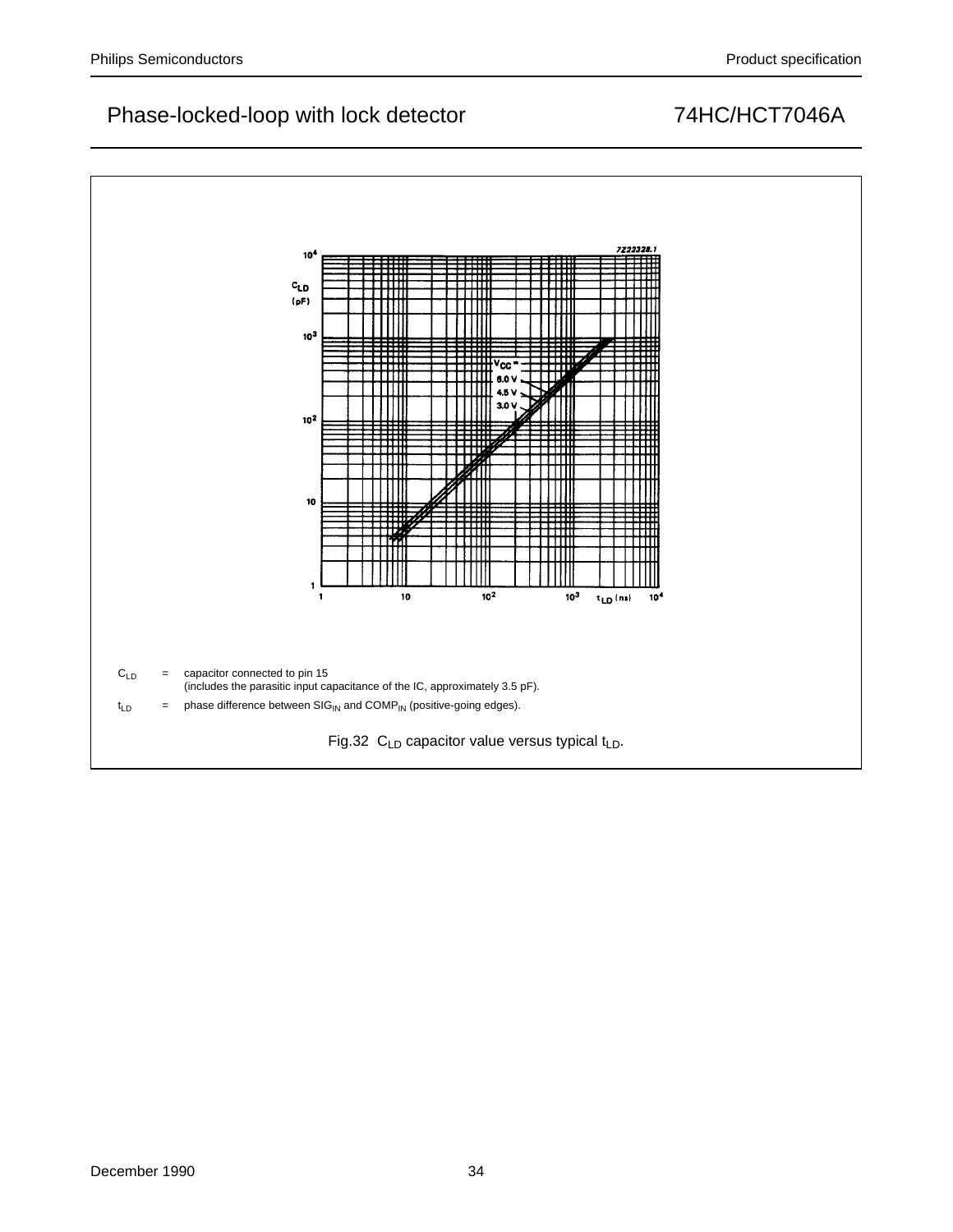The maximum permitted phase error must be defined, before  $t_{LD}$  can be defined using the following formula:

$$
t_{LD}\,=\,\frac{\varphi_{max}}{360}\!\times\!\frac{1}{f_{IN}}.
$$

Using this calculated value in Fig.32, it is possible to define the value of  $C<sub>LD</sub>$ , e.g. assuming the phase error is  $36^\circ$  and  $f_{IN} = 2$  MHz:

t LD  $=\frac{36^{\circ}}{360} \times \frac{1}{2 \text{ MHz}} = 50 \text{ ns},$ 

and using Fig.32, it can be seen that  $C_{LD}$  is 26 pF.

With the addition of one retriggerable monostable (e.g. "123", "423" or "4538") a steady state LOW and HIGH indication can be obtained, as shown in Fig.33.

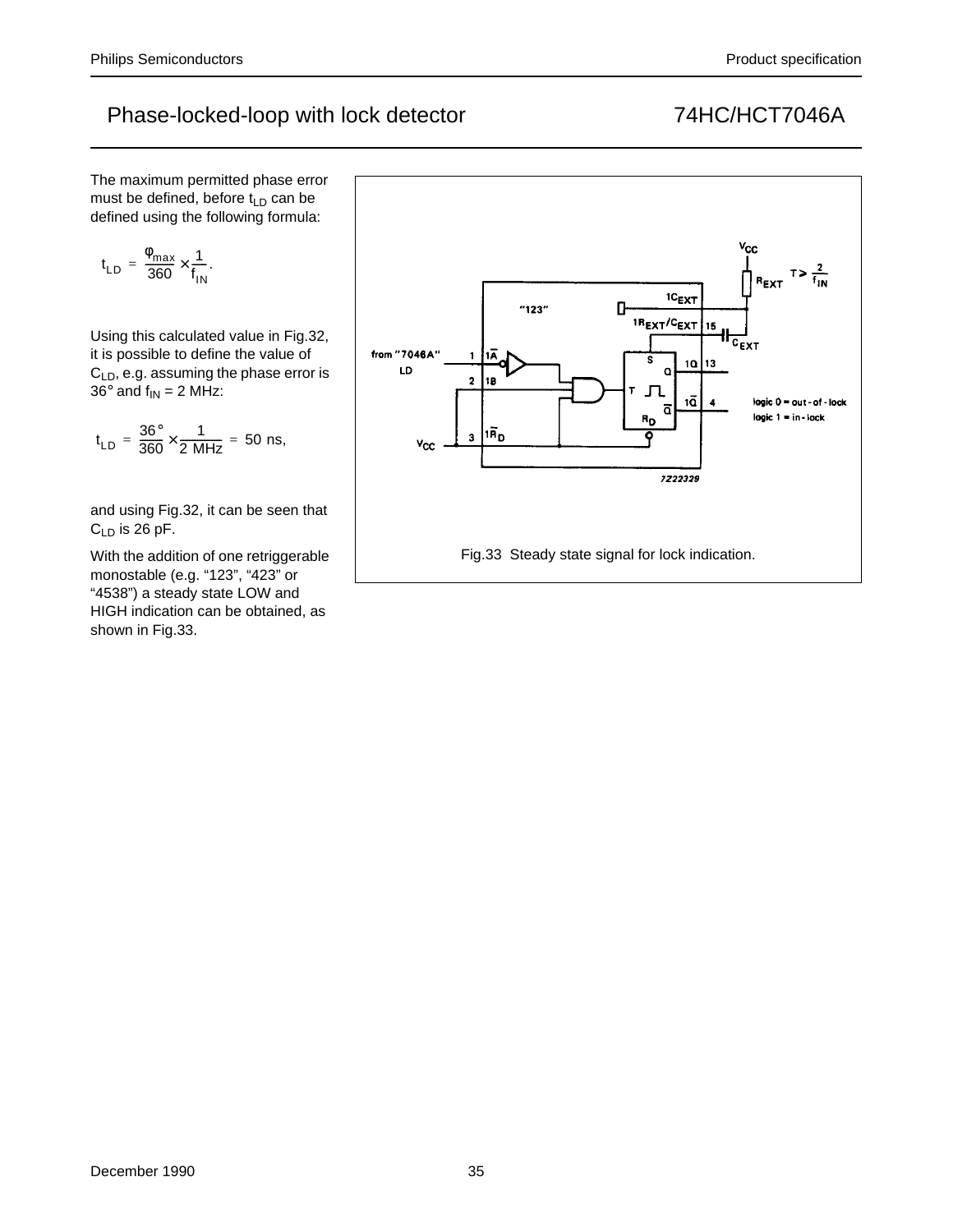### **PLL design example**

The frequency synthesizer, used in the design example shown in Fig.34, has the following parameters:

Output frequency: 2 MHz to 3 MHz frequency steps : 100 kHz settling time : 1 ms overshoot : < 20%

The open-loop gain is H (s) x G (s) =  $K_p \times K_f \times K_o \times K_n$ .

### **Where:**

 $K_p$  = phase comparator gain

 $K_f$  = low-pass filter transfer gain

 $K_0$  =  $K_v/s$  VCO gain

 $K_n$  = 1/n divider ratio

The programmable counter ratio  $K_n$  can be found as follows:

$$
N_{\text{min.}} = \frac{f_{\text{out}}}{f_{\text{step}}} = \frac{2 \text{ MHz}}{100 \text{ kHz}} = 20
$$
  

$$
N_{\text{max.}} = \frac{f_{\text{out}}}{f_{\text{step}}} = \frac{3 \text{ MHz}}{100 \text{ kHz}} = 30
$$

The VCO is set by the values of R1, R2 and C1,  $R2 = 10 \text{ k}\Omega$  (adjustable). The values can be determined

using the information in the section "DESIGN CONSIDERATIONS".

With  $f_0 = 2.5$  MHz and  $f_L = 500$  kHz this gives the following values ( $V_{CC}$  = 5.0 V):

 $R1 = 10 k\Omega$  $R2 = 10 k\Omega$  $C1 = 500 pF$ 

The VCO gain is:

$$
K_{V} = \frac{2f_{L} \times 2 \times \pi}{0.9 - (V_{CC} - 0.9)} = \frac{1 \text{ MHz}}{3.2} \times 2\pi \approx 2 \times 10^{6} \text{ r/s/v}
$$

The gain of the phase comparator is:

$$
K_p = \frac{V_{CC}}{4 \times \pi} = 0.4 \text{ V/r}.
$$

The transfer gain of the filter is given by:

$$
K_f = \frac{1 + \tau_2 s}{1 + (\tau_1 + \tau_2) s}
$$

**Where:**

 $\tau_1$  = R3C2 and  $\tau_2$  = R4C2.

### December 1990 36

The characteristics equation is:

 $1 + H(s) \times G(s) = 0.$ 

This results in:

$$
s^{2} + \frac{1 + K_{p} \times K_{v} \times K_{n} \times \tau_{2}}{(\tau_{1} + \tau_{2})} s + \frac{K_{p} \times K_{v} \times K_{n}}{(\tau_{1} + \tau_{2})} = 0.
$$

The natural frequency  $\omega_n$  is defined as follows:

$$
\omega_n = \sqrt{\frac{K_p \times K_v \times K_n}{(\tau_1 + \tau_2)}}.
$$

and the damping value  $\zeta$  is defined as follows:

$$
\zeta = \frac{1}{2\omega_n} \times \frac{1 + K_p \times K_v \times K_n \times \tau_2}{\tau_1 + \tau_2}.
$$

The overshoot and settling time percentages are now used to determine  $\omega_{n}$ . From Fig.35 it can be seen that the damping ratio  $\zeta = 0.8$  will produce an overshoot of less than 20% and settle to within 5% at  $\omega_n t = 4.5$ . The required settling time is 1 ms. This results in:

$$
\omega_n = \frac{5}{t} = \frac{5}{0.001} = 5 \times 10^3 \text{ r/s}.
$$

Rewriting the equation for natural frequency results in:

$$
(\tau_1 + \tau_2) = \frac{K_p \times K_v \times K_n}{\omega_n^2}.
$$

The maximum overshoot occurs at  $N_{\text{max}}$ .:

$$
(\tau_1 + \tau_2) = \frac{0.4 \times 2 \times 10^6}{5000^2 \times 30} = 0.0011 \text{ s}.
$$

When  $C2 = 470$  nF, then

$$
R4\,=\,\frac{(\tau_1+\tau_2)\times 2\times\omega_n\times\zeta-1}{K_p\times K_v\times K_n}\,=\,790~\Omega.
$$

R3 is calculated using the damping ratio equation:

$$
R3 = \frac{\tau_1}{C2} - R4 = 2 k\Omega.
$$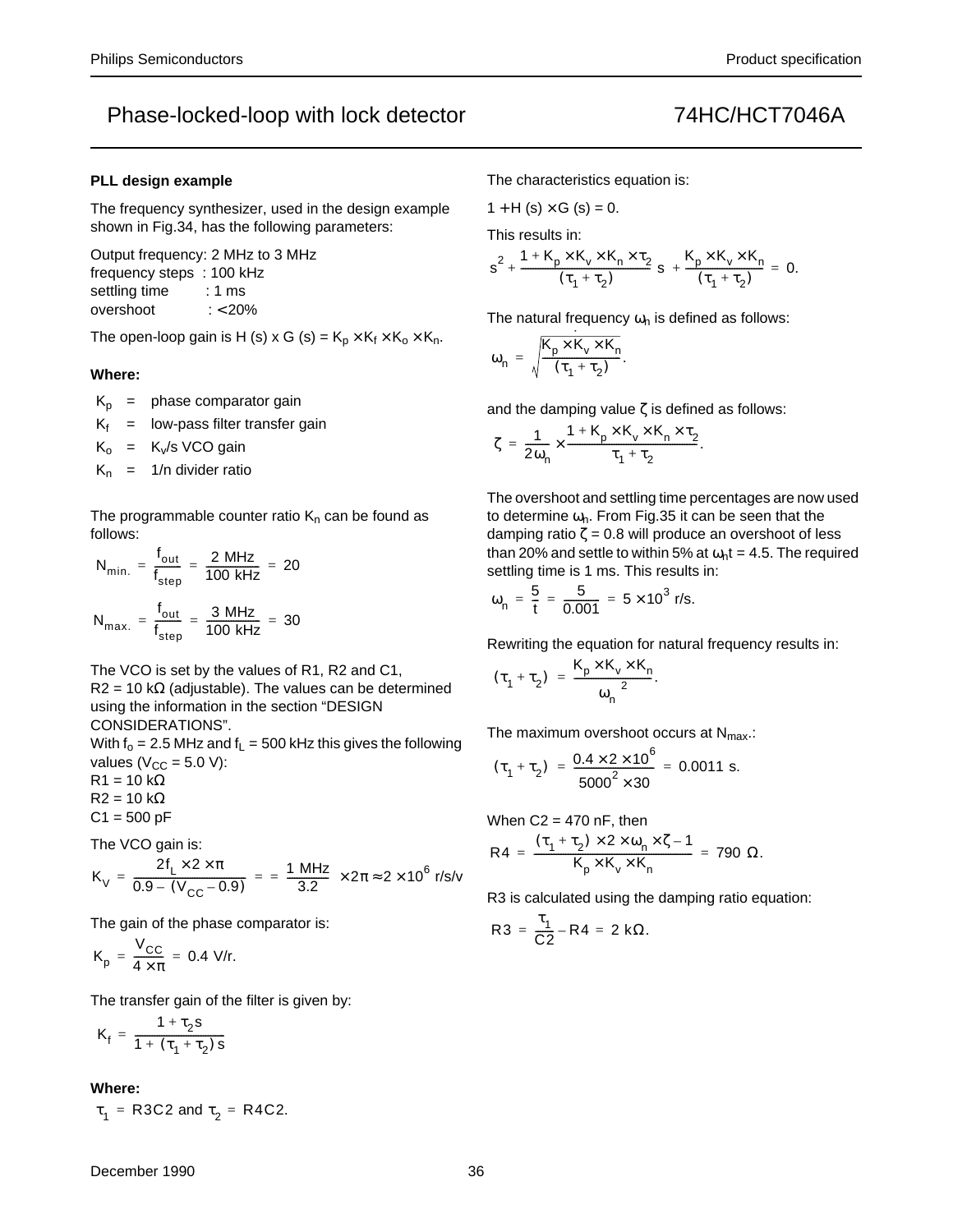

### **Note**

For an extensive description and application example please refer to application note ordering number 9398 649 90011.

Also available a computer design program for PLL's ordering number 9398 961 10061.



Since the output frequency is proportional to the VCO control voltage, the PLL frequency response can be observed with an oscilloscope by monitoring pin 9 of the VCO. The average frequency response, as calculated by the Laplace method, is found experimentally by smoothing this voltage at pin 9 with a simple RC filter, whose time constant is long compared to the phase detector sampling rate but short compared to the PLL response time.